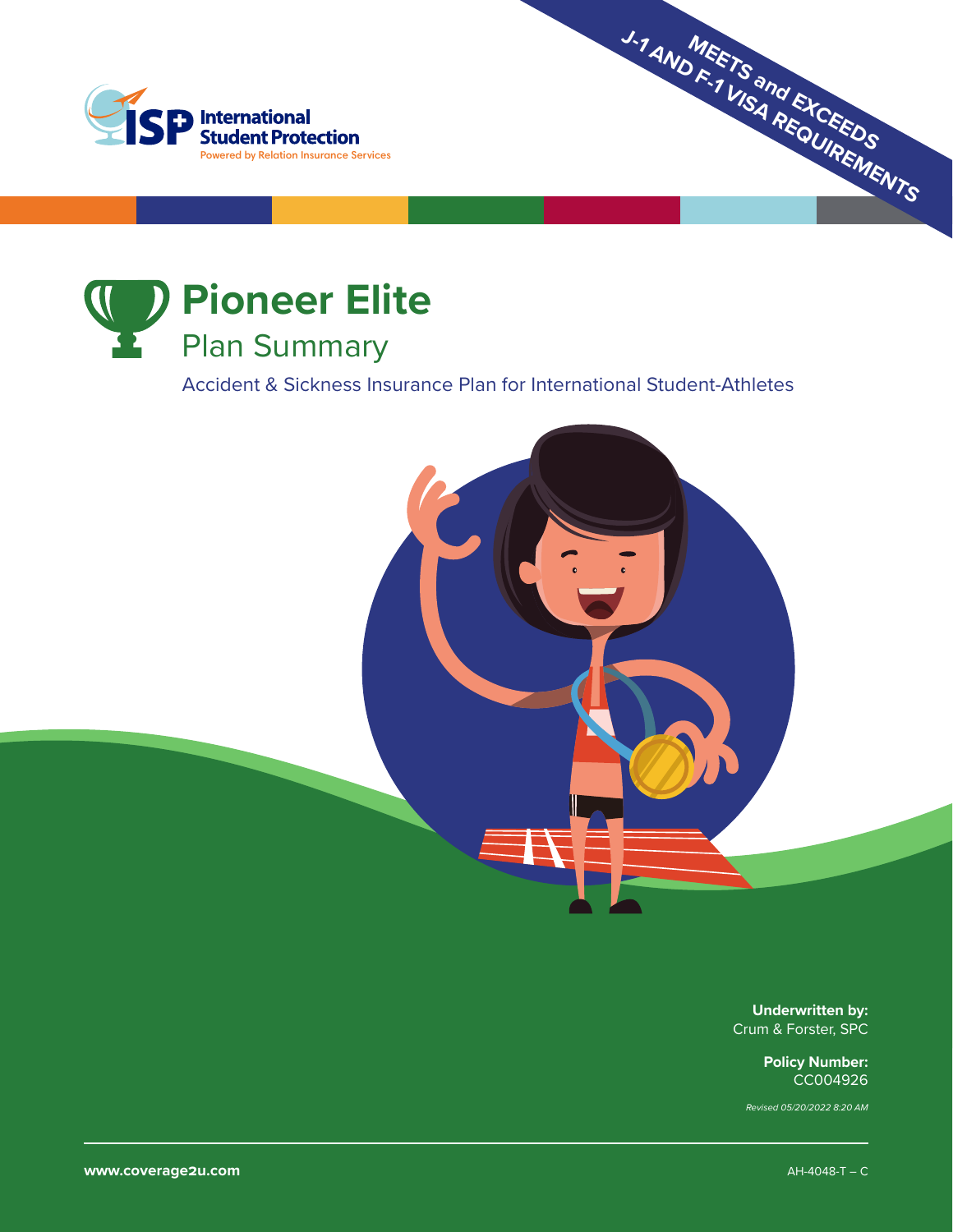## **Important Contact Information and Resources**



### **Plan Administration**

#### **Enrollment & Eligibility**

International Student Protection PO Box 350919 Brooklyn, NY 11235 **(877) 738-5787 www.coverage2u.com** Monday–Friday, 9:00 a.m. to 6:00 p.m. Eastern Time

#### **Benefits & Claims**

For questions regarding benefits or claims status, contact the claims and benefits administrator at the number listed.

#### **(800) 476-4802**

Monday–Friday, 7:00 a.m. to 8:00 p.m. Eastern Time

For submitting claims, complete the claim form, provide a copy of the provider billing statement(s) (HCFA or UB), and mail or fax to the following address within 90 days.

Administrative Concepts, Inc. PO Box 4000 Collegeville, PA 19426 Fax: **(610) 293-9299**



#### **PPO Network**

To locate PPO Physicians and facilities, visit the website, or call the number listed.

First Health **www.myfirsthealth.com (800) 226-5116**



### **Pharmacy Benefits Manager**

Prescription benefits are provided by Express Scripts. To locate a pharmacy, visit their website, or call the number listed.

Express Scripts **www.express-scripts.com (800) 400-0136**

Pharmacy Help Desk **(800) 922-1557**



### **Non-Insurance Travel Assistance Services**

Contact this company when you are traveling away from home and you need assistance with things such as transfer of medical records, legal referrals, transfer of funds, and information on travel conditions.

Scholastic Emergency Services **(877) 488-9833** (in the U.S.) Call collect **+1 (609) 452-8570** (outside U.S.) Email: **medservices@assistamerica.com** Reference Number: 01-SES-SUM-08123 Available 24/7/365

#### **Notice**

By purchasing this insurance provided by Crum & Forster, SPC, you become a member of the ITA Global Trust, LTD. Benefits are provided for eligible Insured Persons. Terms and conditions are briefly outlined in this summary of coverage. Complete provisions pertaining to this insurance are contained in the policy. In the event of any conflict between this summary of coverage and the policy, the policy will govern. The policy is a short-term limited duration policy renewable at the option of the insurer.

This is a brief description of the important features of the insurance plan. It is not a contract of insurance. The terms and conditions of coverage are set forth in the Plan issued to your school. For a detailed plan description, exclusions, and limitations, please view the plan on file with your school. This policy is not subject to guaranteed issuance or renewal. PPO Networks are not provided by Crum & Forster, SPC.

This plan includes both insurance and non-insurance benefits. The terms and conditions of coverage are set forth in the Plan issued to your school. The Policy contains a complete description of all of the terms, conditions, and exclusions of the insurance plan as underwritten by Crum & Forster, SPC.

This insurance is not subject to, and does not provide certain insurance benefits required by the United States' Patient Protection and Affordable Care Act ("PPACA"). PPACA requires certain U.S. citizens or U.S. residents to obtain PPACA compliant health insurance, or "minimum essential coverage." PPACA also requires certain employers to offer PPACA compliant insurance coverage to their employees. Tax penalties may be imposed on U.S. residents or citizens who do not maintain minimum essential coverage, and on certain employers who do not offer PPACA compliant insurance coverage to their employees. In some cases, certain individuals may be deemed to have minimum essential coverage under PPACA even if their insurance coverage does not provide all of the benefits required by PPACA. You should consult your attorney or tax professional to determine whether the policy meets any obligations you may have under PPACA.

#### **Privacy Statement**

We know that your privacy is important to you and we strive to protect the confidentiality of your non-public personal information. We do not disclose any non-public personal information about our insureds or former insureds to anyone, except as permitted or required by law. We maintain appropriate physical, electronic and procedural safeguards to ensure the security of your non-public personal information. You may obtain a detailed copy of our privacy policy through the Participating Organization or by calling toll-free at **(877) 738-5787** or by visiting **https://coverage2u.com/privacy-policy/**.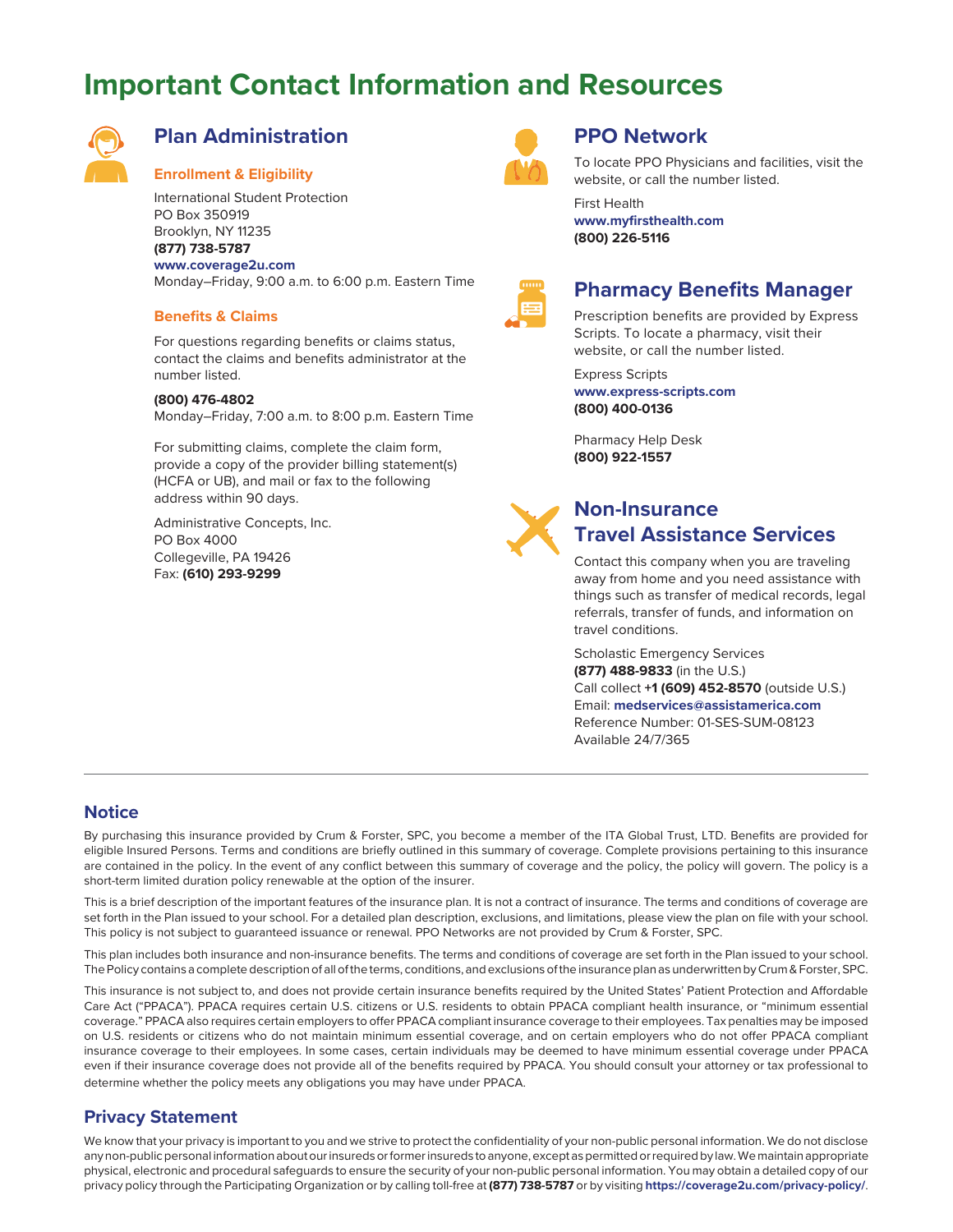# **What's Inside**

#### **General Information**

| Insurance Costs & Important Dates5        |  |
|-------------------------------------------|--|
| Extension of Benefits after Termination 5 |  |
|                                           |  |
|                                           |  |
|                                           |  |
|                                           |  |
|                                           |  |

#### **Seeking Medical Care**

| <b>Plan Benefits</b> |  |
|----------------------|--|

| Accidental Death & Dismemberment Benefit10 |  |
|--------------------------------------------|--|

| <b>Emergency Medical Evacuation,</b><br><b>Medical Repatriation, and Return of Remains 17</b> |  |
|-----------------------------------------------------------------------------------------------|--|
| Emergency Medical Reunion Benefit 17                                                          |  |
|                                                                                               |  |
|                                                                                               |  |
|                                                                                               |  |
|                                                                                               |  |
|                                                                                               |  |

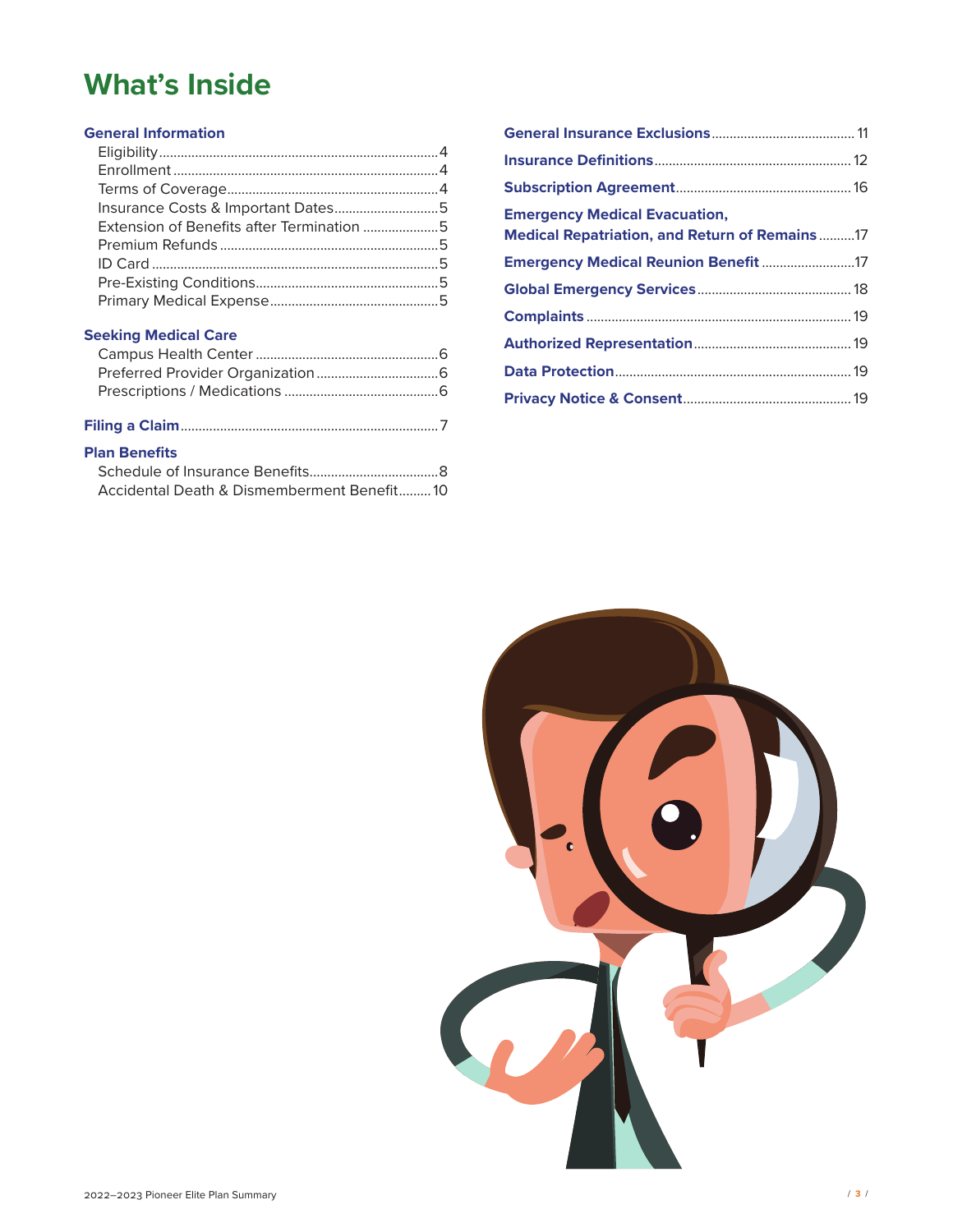# **General Information**

## **Eligibility**

#### **Students**

All international students and scholars under the age of 65 with a current passport and an F-1 or J-1 visa, who are temporarily residing outside their Home Country while actively engaged in education or educational activities or research related activities. International students enrolled in and attending classes on a full-time basis in a high school, undergraduate school, graduate school and English as a Second Language program are eligible to enroll. Actively participating in supervised and sponsored intercollegiate and interscholastic sports.

OPT participants, Dual Citizens or permanent residents of the United States are not eligible.

The Company maintains its right to investigate student status, attendance records and Visa/Passport status to verify that the eligibility requirements have been met. If and whenever the Company discovers that the eligibility requirements have not been met, its only obligation is a refund of premium, less any claims paid.

#### **Dependents**

Students may also insure their eligible Dependents (see *Dependent* definition in the **Insurance Definitions** section). A Plan Participant's Dependent(s), as applicable, are eligible on the latest of the date:

- **1.** The Plan Participant is eligible, if the Plan Participant has Dependents on that date; or
- **2.** The date the person becomes a Dependent.

If the Plan Participant is in a Class of Eligible Persons and is also eligible as a Dependent, He or She may be Covered only once under the Policy. In no event will a Dependent be eligible if the Plan Participant is not eligible. A person may not be covered as a Dependent and a Plan Participant at the same time.

#### **Newborn Children Coverage**

Coverage for a newborn Child will begin from the moment of birth. The Plan Participant must give notice within 31 days of the birth of the Child. If notice is not given within 31 days, coverage for the newborn Child will terminate upon the expiration of the initial 31-day period.

## **Enrollment**

#### **Students**

Visit **www.coverage2u.com** to enroll online with a credit card.

#### **Dependents**

Eligible Dependents must be enrolled with the student, or within 31 days of birth, adoption, or marriage (proof of date of life event may be requested). Failure of the student to enroll for Dependent coverage within the 31-day enrollment period shall be construed as rejection of coverage. Dependents must be enrolled in the same term in which the student is enrolled. Dependents who have been approved for permanent residency are not eligible.

Students or Scholars who wish to enroll their eligible Dependent(s) may enroll through the online portal located at **www.coverage2u.com**, using a credit or debit card. For questions regarding student or Dependent enrollment, please contact International Student Protection at **(877) 738-5787**.

### **Terms of Coverage**

#### **Plan Effective Date**

The Plan is effective at 12:01 a.m. on July 1, 2022.

#### **Plan Participant's Effective Date**

Coverage becomes effective 12:01 am on latest of:

- **1.** the effective date of the plan; or
- **2.** the date the enrollment form and premium are received by the underwriting company or its designated representative; or
- **3.** the date requested on the enrollment form.

#### **Plan Termination Date**

The Plan terminates at 11:59 p.m. on June 30, 2023.

#### **Plan Participant's Termination Date**

Coverage terminates at 11:59 p.m. on the earliest of:

- **1.** the last date which premium is paid; or
- **2.** the date the plan participant is no longer eligible; or
- **3.** the date of entry into active duty military service.

Dependent coverage will not be effective prior to that of the student or extend beyond that of the student. Eligibility requirements must be met each time premium is paid to continue coverage.

We do not send termination or enrollment notices. It is the Plan Participant's responsibility to enroll in coverage in a timely manner, subject to continuing eligibility. Eligibility requirements must be met each time premium is paid to enroll in coverage.

#### **Maximum Enrollment Term**

The maximum total coverage period for any one Covered Person cannot exceed 364 days per policy period.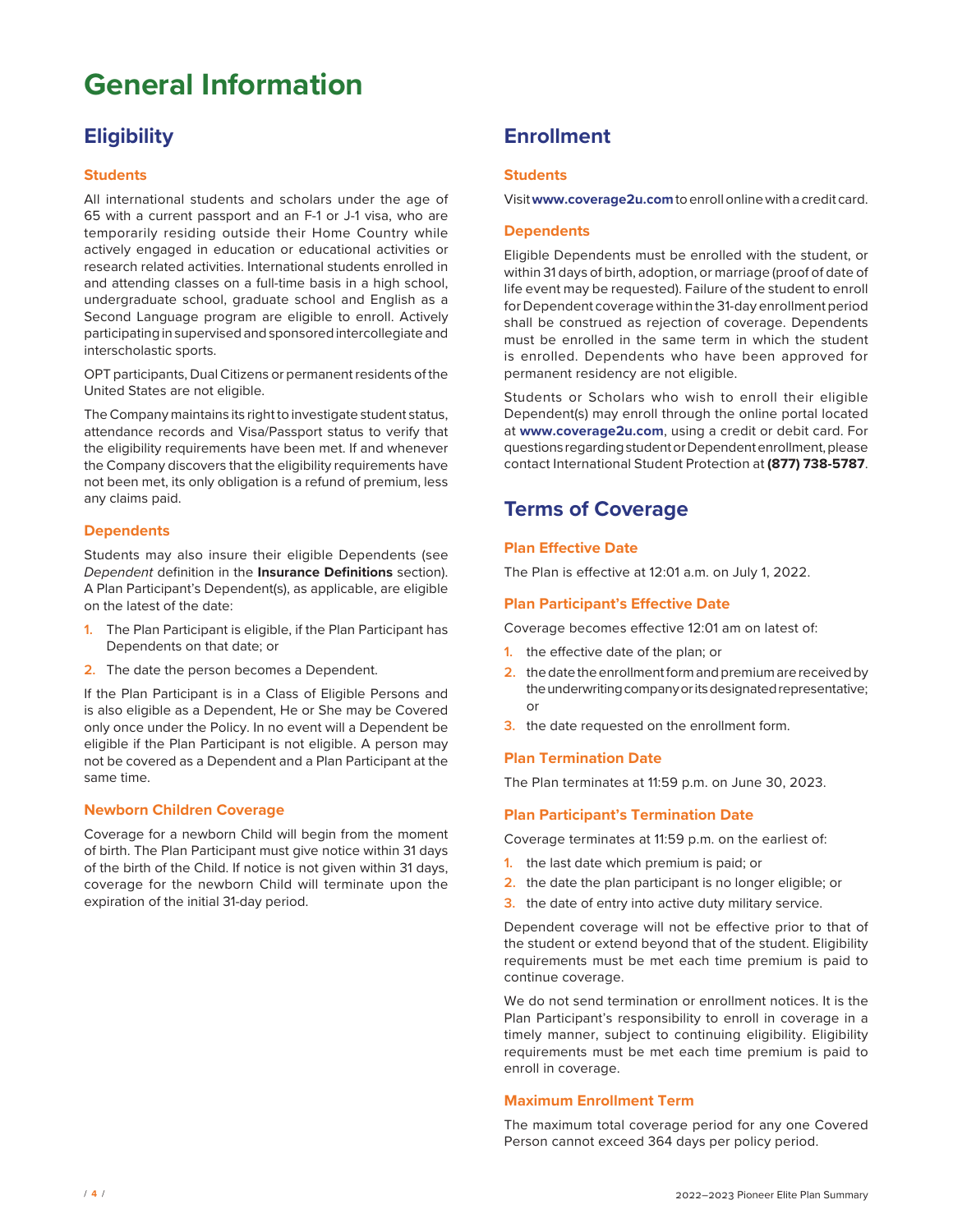## **General Information (continued)**

### **Insurance Costs & Important Dates**

Rates are effective 07/01/2022 to 06/30/2023. Rates include medical insurance premium and administrative fees.

| <b>Sports Benefit</b>            | \$10,000            | \$15,000 | \$20,000 |
|----------------------------------|---------------------|----------|----------|
| <b>Rate Tier</b>                 | <b>Monthly Rate</b> |          |          |
| Age 29 and Under                 | \$177               | \$217    | \$260    |
| Age 30-65                        | \$234               | \$275    | \$324    |
| <b>Dependent</b><br>(Spouse)     | \$626               | \$677    | \$755    |
| <b>Dependent</b><br>(Each Child) | \$599               | \$647    | \$723    |

Minimum Purchase requirement is three (3) months. Application fee of \$15 will be added at time of purchase. Full premium payment is required at time of enrollment.

## **Extension of Benefits after Termination**

If a Plan Participant is Hospital Confined on the Termination Date, benefits will continue to be paid until the earlier of either discharge from the Hospital they are confined to or until the Maximum Benefit has been paid, whichever occurs first. In no event will benefits continue beyond 90 days after the Termination Date of coverage.

### **Premium Refunds**

There are no premium refunds, except when the Plan Participant leaves school and permanently returns to his or her Home Country or enters the armed forces of any country in which case a pro rata refund (for the number of full months remaining in the term) will be issued only upon request and only if there are no claims on file. If eligible for a refund \$25 early termination fee will be applied.

### **ID Card**

Once you are enrolled in the plan, you will receive an e-mail notifying you that your ID card is available and to log in or create an account at **www.coverage2u.com** to download your id card. No other ID card will be mailed to you.

**Carry your ID card with you at all times!** You will need your card when you visit the campus health center, physician's office, urgent care, hospital, or pharmacy.

## **Pre-Existing Conditions**

Pre-Existing conditions are not covered under this plan of insurance. However, a Pre-Existing condition will be covered after the Plan Participant has been continuously insured for six (6) months under the same Participating Organization. The Pre-Existing condition exclusionary period specifically for Intercollegiate Sports Activity Benefit will be reduced by the total number of months that the Insureds provides documentation of continuous coverage under a prior insurance policy with the school which provided benefits similar to this policy provided the coverage was continuous to a date within 63 days prior to the Insured's effective date under this policy.

### **Primary Medical Expense**

If an Injury or Sickness to the Plan Participant results in his/ her incurring Eligible Expenses for any of the services on the Schedule of Benefits, We will pay the applicable benefit, subject to any applicable Deductible Amount, Copay and Coinsurance Percentage.

Such benefits will be paid on a primary basis, regardless of any other coverage the Plan Participant may have.

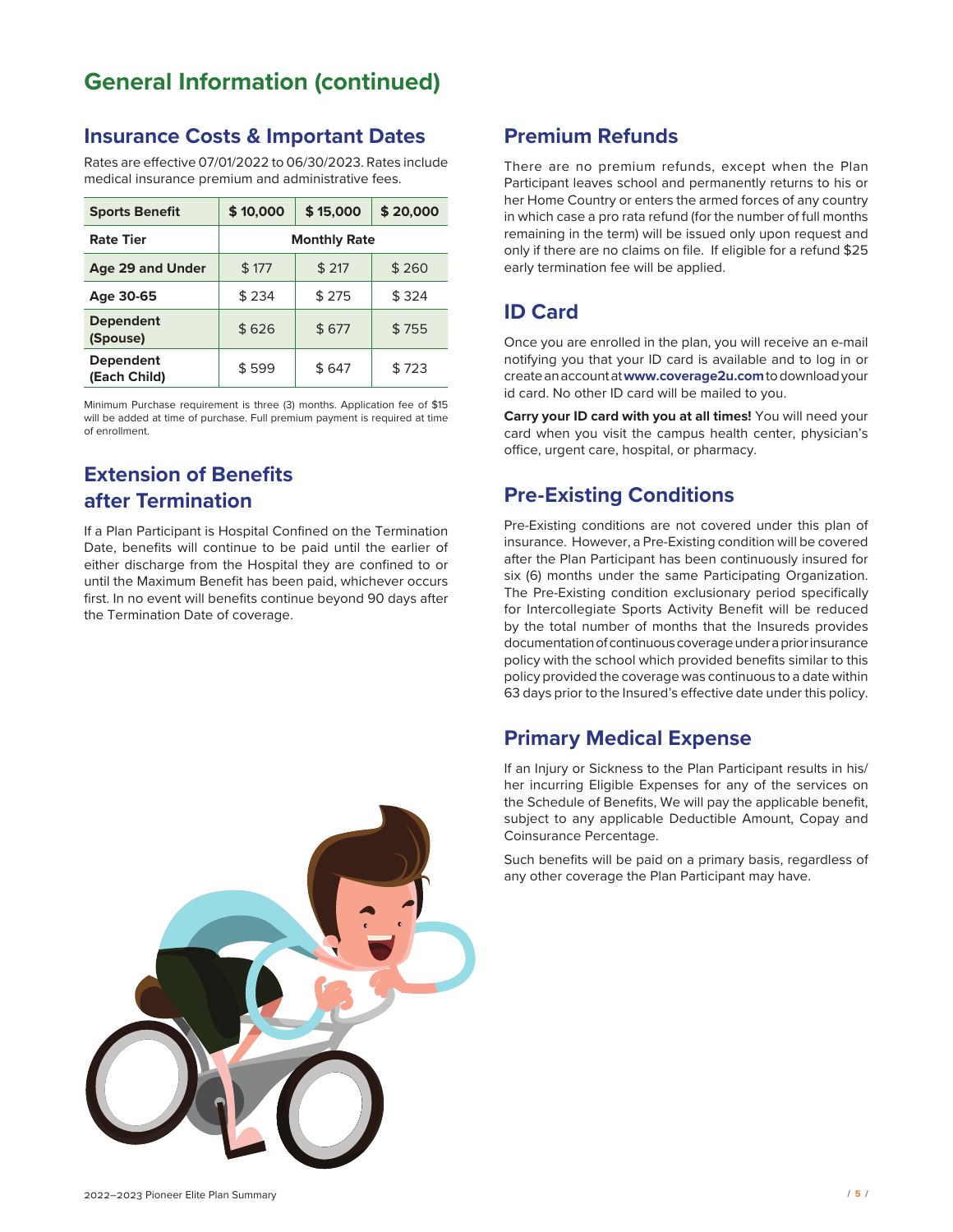# **Seeking Medical Care**

If you experience an Injury or Sickness:

- **1.** You should go to the campus health center first, where the staff will either treat you or refer you to an off-campus provider.
- **2.** If you need to seek medical treatment off-campus, using PPO providers that are part of the **First Health Network** could decrease your costs. For a complete listing of PPO physicians, hospitals, and other facilities, visit **www.myfirsthealth.com**.
- **3.** In case of an Emergency, go to the nearest hospital or call **911**.
- **4.** If it is not an Emergency but you need to seek medical treatment right away, using an Urgent Care Center instead of a Hospital ER may decrease your out-of-pocket expenses.
- **5.** After you receive treatment at a PPO provider, your provider will usually submit a claim to the insurance company. You will receive an Explanation of Benefits from Administrative Concepts, Inc., detailing what the insurance paid and what is your responsibility to pay. If you have questions about your Explanation of Benefits or what is your responsibility to pay, please call **(800) 476-4802**. **Do not ignore any medical bills you receive.**
- **6.** If your provider bills you directly or asks you to pay up front, you will need to submit a claim. Please visit **www.coverage2u.com** for information about how to submit a claim.

### **Campus Health Center**

School on-campus health services are available to most members. The campus health center offers limited services for no or low cost to students. For other services, students must pay up front and then submit a claim for reimbursement by the insurance. Please contact your campus health center for further details. **Note that filing a claim does not guarantee reimbursement.**

### **Preferred Provider Organization**



This plan includes a network of medical professionals, including physicians and hospitals, known as the Preferred Provider Organization

(PPO). This PPO is available through **First Health Network**. If you need to see a provider, you should utilize a PPO provider. While you are allowed to visit any provider of your choosing, if you use a PPO physician or facility, you will pay less money out-of-pocket.

Network access provides benefits nationwide for Eligible Expenses incurred at 80% of the Preferred Allowance (PA) when treated by network providers (PPO). Benefits are provided worldwide for Eligible Expenses incurred at 60% of Usual, Reasonable, and Customary Expenses (URC) when treated by out-of-network providers.

Preferred Providers have contracted to provide specific medical care at negotiated prices. The availability of specific providers is subject to change without notice. The Plan Participant should always confirm that a Preferred Provider is participating at the time services are required by checking the Preferred Provider Network website or calling the Preferred Provider Network and by asking the provider when he or she makes an appointment for services. Out-of-network providers have not agreed to any prearranged fee schedules. You may incur significant out-of-pocket expenses with these providers. Charges in excess of the insurance payment are your responsibility. Please be aware that if you are treated at a PPO Hospital, it does not mean that all providers at that Hospital are PPO providers. If you are referred by a PPO provider to another provider or facility, it does not necessarily mean that the provider or facility to which you are referred is also a PPO provider. For example, when a network provider refers you to a lab for tests, be sure it is a network lab. This information can be found on the network website.

## **Prescriptions / Medications**

The Pharmacy Benefits Manager (PBM) is Express Scripts.

Prescriptions filled at an Express Scripts pharmacy will be paid at 100% after Copay. Copay applies per prescription or refill, subject to dispensing limits. Copay applies to each 30-day supply. You must pay in full for prescriptions filled at an Out-of-Network pharmacy, then submit a claim for reimbursement. Some local Express Scripts pharmacies include CVS, Rite Aid, Safeway, Vons, Walgreens, and Walmart. To locate an Express Scripts pharmacy, call **(800) 400-0136** or visit **www.express-scripts.com**.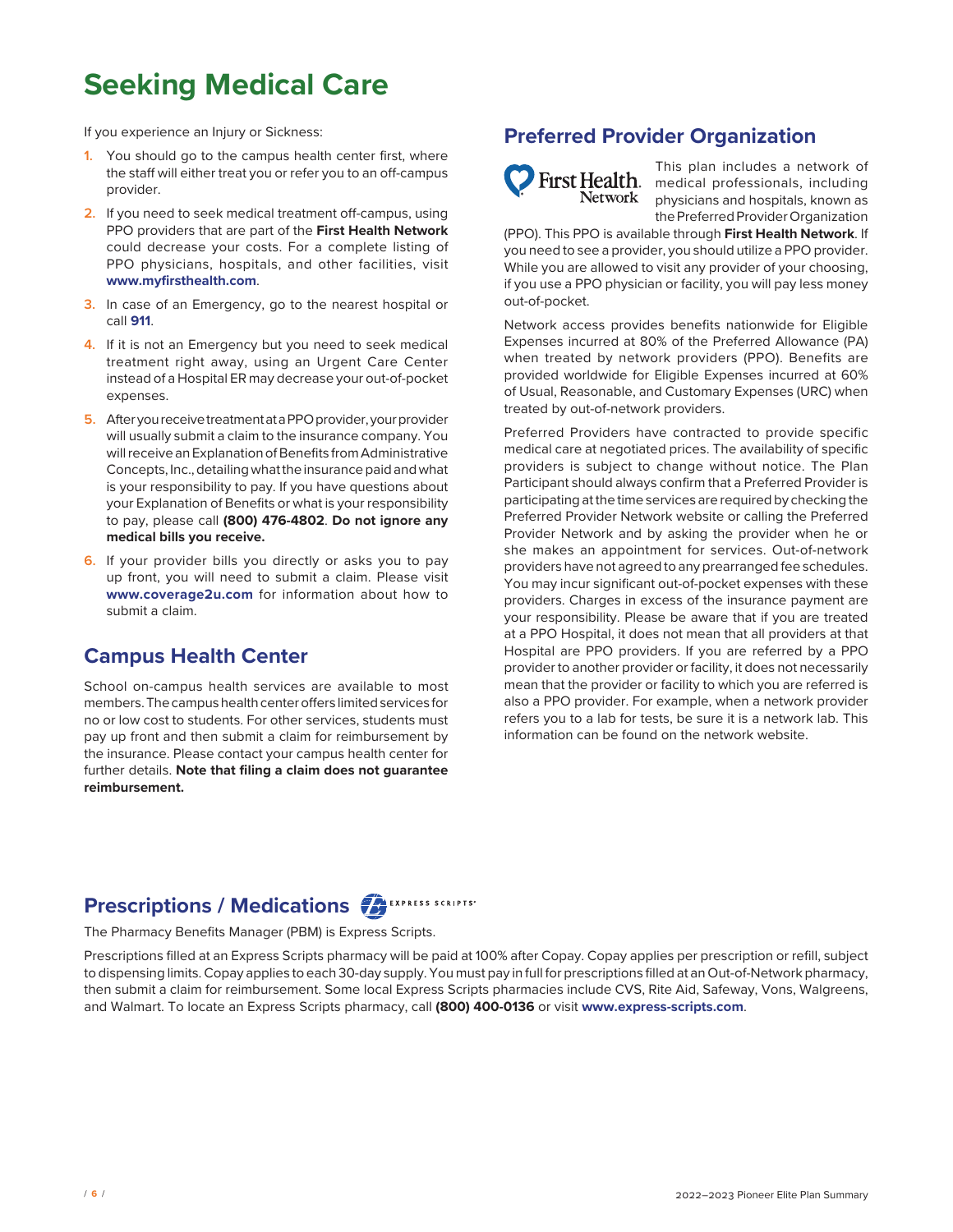# **Filing a Claim**

#### **If your provider files the claim on your behalf:**

- **1.** The claims administrator still requires certain information from you. You will need to fill out a form indicating whether or not you have other insurance coverage or provide additional details regarding the nature of your claim. You will need to do this per Accident or Sickness.
- **2.** You will receive an Explanation of Benefits (EOB) that outlines what the insurance company paid and what is your responsibility to pay, if applicable.
- **3.** The claims administrator will contact you if they need other information; otherwise, they will pay the claim as indicated on the EOB. Do not ignore calls or letters from the claims administrator, as this may delay payment of your claim.

**If the provider does not file a claim directly with the insurance company on your behalf**, you will need to submit a claim for reimbursement for the portion of the charges the company is responsible for paying by completing these steps:

- **1.** Download a claim form from **www.coverage2u.com**.
- **2.** Include your policy number (as shown on your ID card) on the claim form.
- **3.** Attach bills for X-rays, lab charges, etc.
- **4.** Send your claim form and all bills pertaining to this claim to Administrative Concepts, Inc. at the address below. Try to have all itemized bills attached to the same claim form.

Administrative Concepts, Inc. PO Box 4000 Collegeville, PA 19426 Fax: **(610) 293-9299**

**Keep copies of all the documents you submit.** If you have questions about claims, contact Administrative Concepts at **(800) 476-4802** or **claims@acitpa.com**.

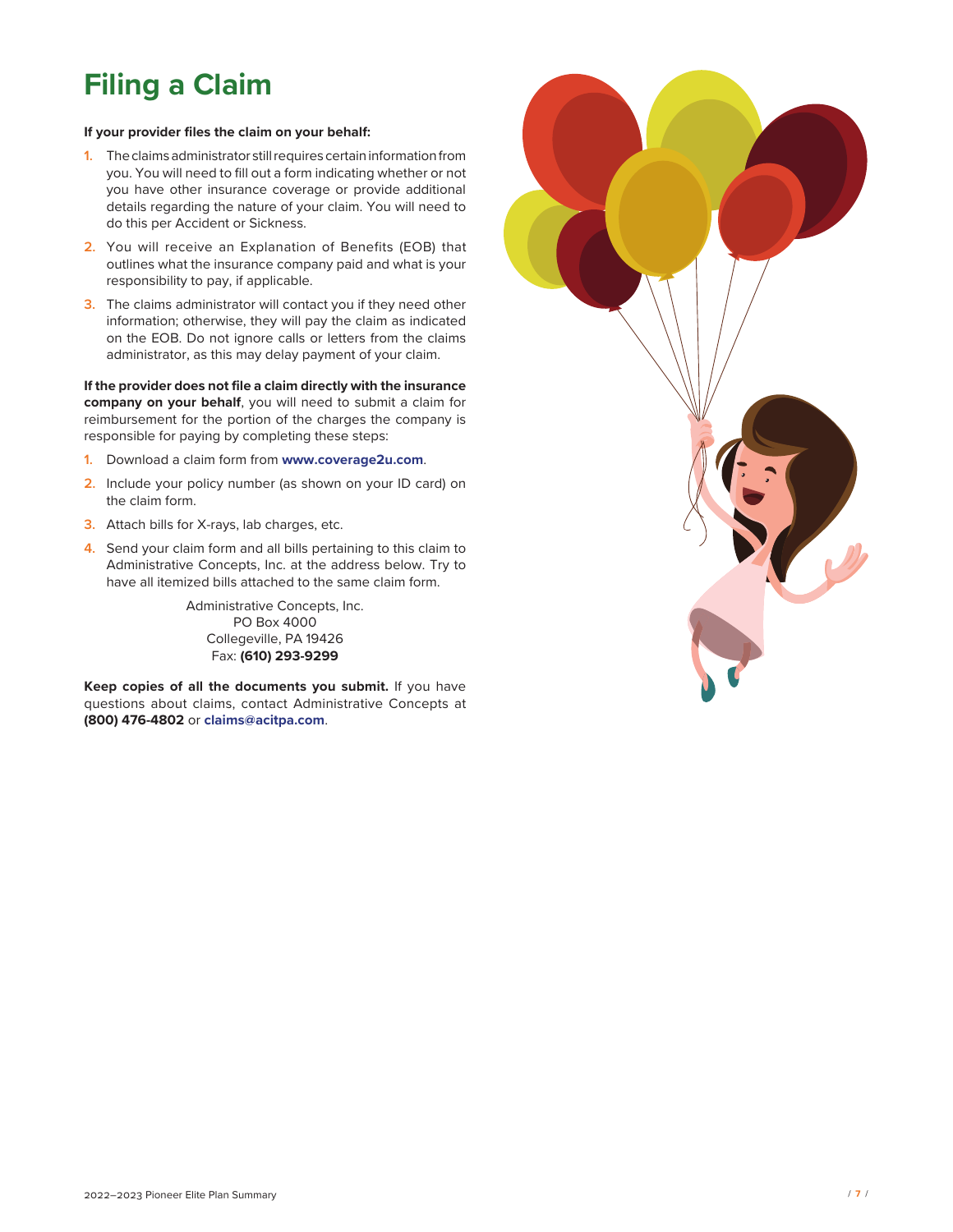# **Plan Benefits**

## **Schedule of Insurance Benefits**

The Company will pay for the Eligible Expenses listed below, after the applicable Copays, up to the following limits.

|                                                                                                                    | <b>FIRST HEALTH PPO</b><br><b>PROVIDER</b>    | <b>OUT-OF-NETWORK</b><br><b>PROVIDER</b> |
|--------------------------------------------------------------------------------------------------------------------|-----------------------------------------------|------------------------------------------|
| <b>Lifetime Maximum</b>                                                                                            | Unlimited                                     |                                          |
| <b>Maximum per Policy Period</b><br>(per Plan Participant)                                                         | Unlimited                                     |                                          |
| <b>Maximum per Sickness or Injury</b>                                                                              | \$500,000                                     |                                          |
| <b>Intercollegiate Sports Activity Benefit Maximum</b><br>(per Sickness or Injury)                                 | Options of \$10,000, \$15,000, or \$20,000    |                                          |
| <b>Deductible</b>                                                                                                  | \$350 per Plan Participant, per Policy Period |                                          |
| <b>First Initial Treatment Period</b>                                                                              | 30 days                                       |                                          |
| Coinsurance                                                                                                        | 80% of PA                                     | 60% of URC                               |
| <b>Maximum Out-of-Pocket Limit</b><br>(per Policy Period)<br>Excludes copays, deductibles, and non-covered charge. | \$5,000 per Individual<br>\$10,000 per Family | N/A                                      |
| <b>Benefit Period</b>                                                                                              | <b>Policy Termination</b>                     |                                          |
| <b>Pre-Existing Condition Limitation</b>                                                                           | Six (6) Month Waiting Period                  |                                          |

Unless otherwise indicated, Eligible Expenses are paid at the coinsurance percent for Medically Necessary services and supplies, and includes the expenses shown above, subject to the limitations and exclusions indicated. Charges in excess of URC are the responsibility of the Plan Participant. Out-of-network providers have not agreed to any prearranged fee schedules. You may incur significant out-of- pocket expenses with these providers.

| <b>BENEFIT COVERAGE</b>                           | <b>FIRST HEALTH PPO</b><br><b>PROVIDER</b>                                                      | <b>OUT-OF-NETWORK</b><br><b>PROVIDER</b>                                                                                               |
|---------------------------------------------------|-------------------------------------------------------------------------------------------------|----------------------------------------------------------------------------------------------------------------------------------------|
| <b>Hospital Room &amp; Board Benefit</b>          | 80% of PA<br>subject to a \$150 copay<br>(maximum allowable for<br>newborn hospital is \$3,000) | 60% of URC of the<br>Semi-Private Room Rate<br>subject to a \$250 deductible<br>(maximum allowable for<br>newborn hospital is \$1,500) |
| <b>Intensive Care / Cardiac Care Unit Benefit</b> | 80% of PA                                                                                       | 60% of URC                                                                                                                             |
| <b>Hospital Miscellaneous Expense Benefit</b>     | 80% of PA                                                                                       | 60% of URC                                                                                                                             |
| <b>Surgeon (In or Outpatient) Benefits</b>        | 80% of PA                                                                                       | 60% of URC                                                                                                                             |
| <b>Assistant Surgeon Benefit</b>                  | 80% of PA                                                                                       | 60% of URC                                                                                                                             |
| <b>Pre-Admission Testing Benefit</b>              | 80% of PA                                                                                       | 60% of URC                                                                                                                             |
| <b>Anesthesia Benefit</b>                         | 80% of PA                                                                                       | 60% of URC                                                                                                                             |
| Day Surgery Miscellaneous Benefit                 | 80% of PA                                                                                       | 60% of URC                                                                                                                             |
| <b>Diagnostic X-Ray and Lab Benefit</b>           | 80% of PA<br>(MRI, PET, and CT Scans<br>subject to a \$100 copay)                               | 60% of URC<br>(MRI, PET, and CT Scans<br>subject to a \$250 deductible)                                                                |
| <b>Ambulance Benefit</b>                          | 80% of PA                                                                                       | 60% of Actual Charges                                                                                                                  |
| <b>Physician Visit Benefit (Inpatient)</b>        | 80% of PA                                                                                       | 60% of URC                                                                                                                             |
| <b>Physician Visit Benefit (Outpatient)</b>       | 80% of PA<br>subject to a \$25 copay<br>Waived at the<br><b>Student Health Center</b>           | 60% of URC<br>subject to a \$50 deductible                                                                                             |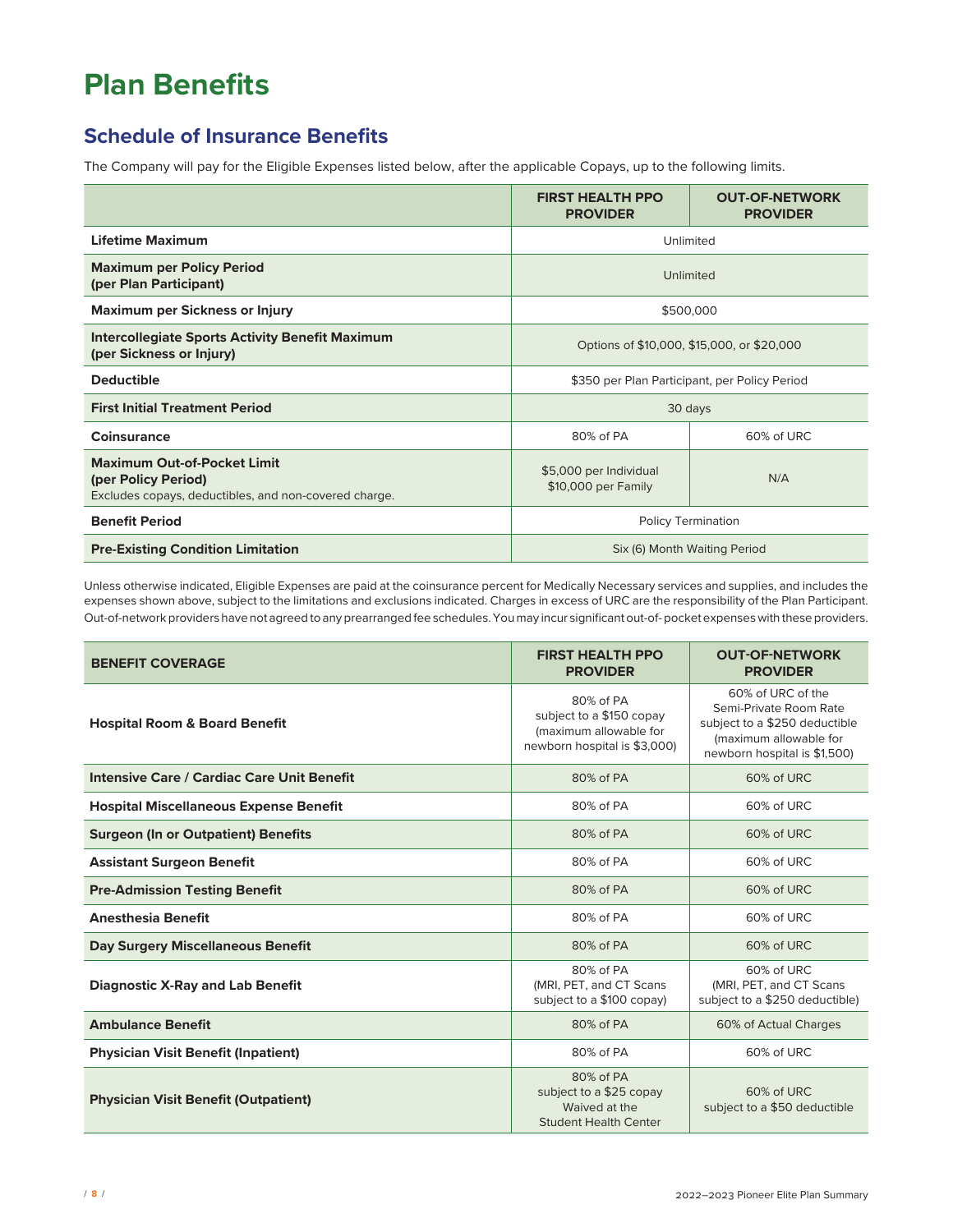## **Plan Benefits (continued)**

| <b>BENEFIT COVERAGE (CONTINUED)</b>                                                                                             | <b>FIRST HEALTH PPO</b><br><b>PROVIDER</b>                        | <b>OUT-OF-NETWORK</b><br><b>PROVIDER</b>                                     |
|---------------------------------------------------------------------------------------------------------------------------------|-------------------------------------------------------------------|------------------------------------------------------------------------------|
| <b>Consultant Physician Benefit (Outpatient)</b>                                                                                | 80% of PA<br>subject to a \$25 copay                              | 60% of URC<br>subject to a \$50 deductible                                   |
| <b>Radiation / Chemotherapy Benefit</b>                                                                                         | 80% of PA                                                         | 60% of URC                                                                   |
| <b>Emergency Room Benefit</b>                                                                                                   | 80% of PA<br>subject to a \$150 copay<br>Copay waived if admitted | 60% of URC<br>subject to a \$250 deductible<br>Deductible waived if admitted |
| <b>Wellness Medical Benefit</b>                                                                                                 | Not covered                                                       | Not covered                                                                  |
| <b>Urgent Care Facility Expense</b>                                                                                             | 80% of PA<br>subject to a \$25 copay                              | 60% of URC<br>subject to a \$50 deductible                                   |
| Pregnancy<br>Conception must occur while covered under the Policy.                                                              | 80% of PA                                                         | 60% of URC                                                                   |
| <b>Therapeutic Termination of Pregnancy Benefit</b>                                                                             | 80% of PA                                                         | 60% of URC                                                                   |
| <b>Emergency Dental Expense Benefit</b><br>(includes Impacted Wisdom Teeth & Injury Only)<br>Up to a maximum of \$2,500         | 80% of PA                                                         | 60% of URC                                                                   |
| <b>Physiotherapy Expense Benefit (Inpatient)</b>                                                                                | 80% of PA                                                         | 60% of URC                                                                   |
| <b>Physiotherapy Expense Benefit (Outpatient)</b><br>Chiropractic Care up to a maximum of \$5,000; 30 visits per Policy Period. | 80% of PA<br>subject to a \$25 copay                              | 60% of URC<br>subject to a \$50 deductible                                   |
| <b>Durable Medical Equipment Expense</b><br>Braces & Appliances up to a maximum of \$5,000 per Policy Period.                   | 80% of PA                                                         | 60% of URC                                                                   |
| <b>Emergency Medical Evacuation/Repatriation Expense Benefit</b>                                                                | 100% of Actual Expenses                                           |                                                                              |
| <b>Return of Mortal Remains Expense Benefit</b>                                                                                 | 100% of Actual Expenses                                           |                                                                              |
| <b>Emergency Medical Reunion Benefit</b>                                                                                        | Up to a maximum of \$2,500                                        |                                                                              |
|                                                                                                                                 |                                                                   |                                                                              |

| <b>MENTAL &amp; NERVOUS CONDITIONS EXPENSE BENEFIT AND</b> | <b>FIRST HEALTH PPO</b> | <b>OUT-OF-NETWORK</b>        |
|------------------------------------------------------------|-------------------------|------------------------------|
| <b>ALCOHOL &amp; DRUG ABUSE EXPENSE BENEFIT</b>            | <b>PROVIDER</b>         | <b>PROVIDER</b>              |
| <b>Inpatient Expense</b><br>Up to a maximum of 30 days.    | 80% of PA               | 60% of URC                   |
| <b>Outpatient Expense</b>                                  | 80% of PA               | 60% of URC                   |
| Up to a maximum of 30 visits.                              | subject to a \$25 copay | subject to a \$50 deductible |

| <b>PRESCRIPTION DRUG EXPENSE BENEFIT</b>                                | <b>EXPRESS SCRIPTS</b><br><b>PHARMACY</b> | <b>OUT-OF-NETWORK</b><br><b>PHARMACY</b> |
|-------------------------------------------------------------------------|-------------------------------------------|------------------------------------------|
| <b>Covered Percentage</b><br>Based on a 30-day supply per prescription. |                                           |                                          |
| Generic                                                                 | $$20$ copay                               | \$20 deductible                          |
| All Other                                                               | $$50$ copay                               | \$50 deductible                          |
| Contraceptives                                                          | $$15$ copay                               | \$15 deductible                          |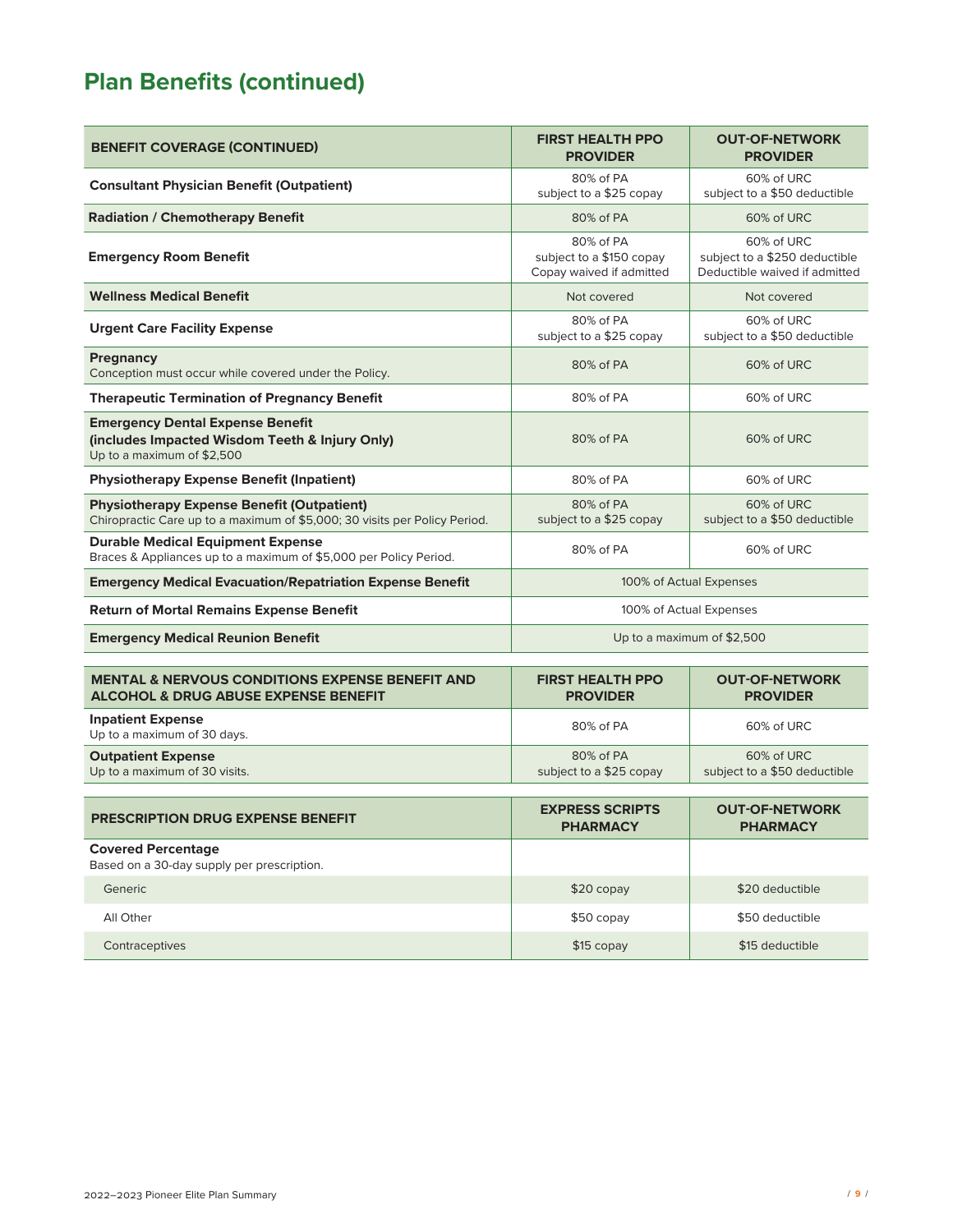## **Plan Benefits (continued)**

### **Accidental Death & Dismemberment Benefit**

If, within one (1) year from the date of an Accident or Injury covered by the Policy, the Plan Participant suffers from a Covered Loss listed below, The Company will pay the percentage of the Principal Sum set opposite the loss in the table below. If the Plan Participant sustains more than one such Loss as the result of one Accident, We will pay only one amount, the largest to which he is entitled. This amount will not exceed the Principal Sum which applies for the Plan Participant.

The Principal Sum is the Maximum Benefit Amount shown in Schedule of Benefit.

Benefits are payable if such Injury occurs during the course of time the Plan Participant is covered under the Policy.

**Principal Sum:** \$10,000

**Time Period for Loss:** 365 days

| For Loss of:                                                                                                                                    | <b>Benefit</b><br><b>Percentage of Principal Sum</b> |
|-------------------------------------------------------------------------------------------------------------------------------------------------|------------------------------------------------------|
| Loss of Life                                                                                                                                    | 100%                                                 |
| Loss of Both Hands, Both Feet, or Entire Sight of Both Eyes                                                                                     | 100%                                                 |
| Loss of One Hand and One Foot, One Hand and Entire Sight of One Eye, One Foot<br>and Entire Sight of One Eye, or Speech and Hearing (both ears) | 100%                                                 |
| Loss of One Hand, One Foot, Entire Sight of One Eye, Speech, or Hearing (both ears)                                                             | 50%                                                  |
| Loss of Thumb and Index Finger of the Same Hand                                                                                                 | 25%                                                  |

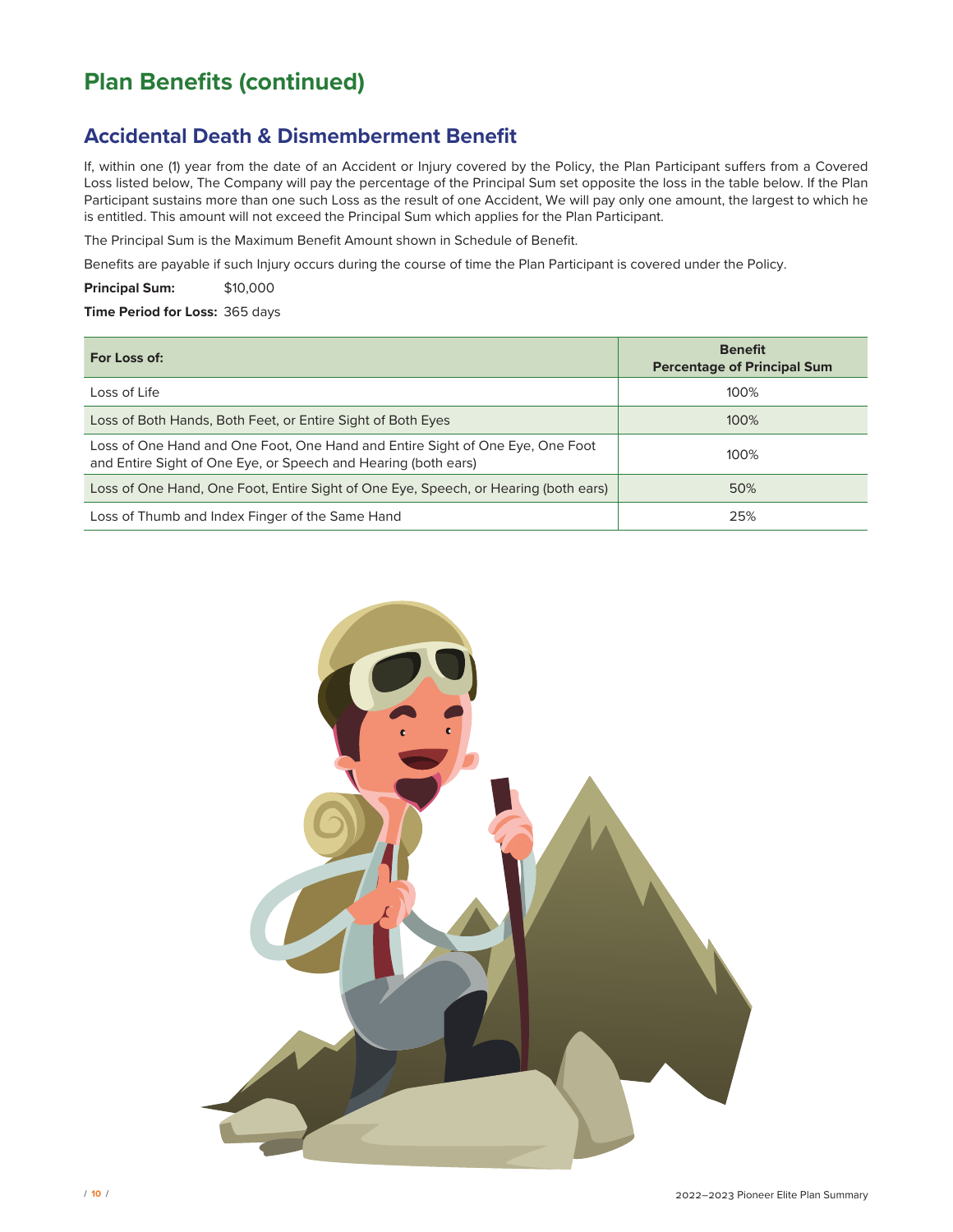## **General Insurance Exclusions**

The Policy does not cover any loss resulting from any of the following unless otherwise covered under the Policy by Additional Benefits:

- **1.** Suicide, attempted suicide (including drug overdose), self-destruction, attempted self-destruction or intentional self-inflicted Injury while sane or insane. Applies to Accidental, Death & Dismemberment only.
- **2.** War or any act of war, declared or undeclared.
- **3.** Any Covered Loss which occurs while the Plan Participant is on Active Duty Service in any Armed Forces, National Guard, military, naval or air service or organized reserve corps.
- **4.** Any Covered Loss sustained while in the service of the armed forces of any country. When the Plan Participant enters the armed forces of any country, We will refund the unearned pro rata premium upon request.
- **5.** Voluntary, active participation in a riot or insurrection.
- **6.** Medical expenses resulting from a motor vehicle accident in excess of that which is payable under any other valid and collectible insurance.
- **7.** Medical Treatment related to organ transplants, whether as donor or recipient; this includes expenses incurred for the evaluation process, the transplant surgery, post operative treatment, and expenses incurred in obtaining, storing or transporting a donor organ. In relation to a bone marrow or stem cell transplant this exclusion would include harvesting & mobilization charges.
- **8.** Commission or attempt to commit an assault or felony, or that occurs while being engaged in an illegal occupation.
- **9.** Eligible Expenses for which the Plan Participant would not be responsible in the absence of the Policy.
- **10.** Treatment of acne.
- **11.** Charges which are in excess of Usual, Reasonable and Customary charges.
- **12.** Charges that are not Medically Necessary.
- **13.** Charges provided at no cost to the Plan Participant.
- **14.** Expenses incurred for treatment while in Your Home Country.
- **15.** Expenses incurred for an Accident or Injury or Sickness after the Benefit Period shown in the Schedule of Benefits or incurred after the termination date of coverage.
- **16.** Regular health checkups; routine physical, immunizations or other examination where there are no objective indications or impairment in normal health; unless specifically covered by the Policy.
- **17.** Services or treatment rendered by a Physician, Registered Nurse or any other person who is employed or retained by the Policyholder; or an Immediate Family member of the Plan Participant.
- **18.** Duplicate services actually provided by both a certified nurse, midwife and Physician.
- **19.** Any Covered Loss paid under Workers' Compensation, Employer's liability laws or similar occupational benefits.
- **20.** Benefits for enrolling solely for the purpose of obtaining medical treatment, while on a waiting list for a specific treatment, or while traveling against the advice of a Physician.
- **21.** Pre-Existing conditions; however a Pre-Existing condition will be covered after the Plan Participant has been continuously insured for 6 months under the same Participating Organization. The Pre-Existing condition exclusionary period specifically for Intercollegiate Sports Activity Benefit will be reduced by the total number of months that the Insureds provides documentation of continuous coverage under a prior insurance policy with the school which provided benefits similar to this policy provided the coverage was continuous to a date within 63 days prior to the Insured's effective date under this policy.
- **22.** Treatment of a hernia, including sports hernia, whether or not caused by a Covered Accident.
- **23.** Pregnancy or childbirth, except when conception occurs while covered under the Policy; elective abortion; elective cesarean section; or any complications of any of these conditions; pregnancy or childbirth of a dependent when dependent child of a Plan Participant (except for complications arising there from); unless specifically covered by the Policy.
- **24.** Drug, treatment or procedure that promotes conception or childbirth, including but not limited to artificial insemination, treatment for infertility or impotency, sterilization or reversal thereof.
- **25.** Charges incurred for Surgery or treatments which are, Experimental/ Investigational, or for research purposes.
- **26.** Expense incurred for treatment of temporomandibular joint (TMJ) disorders or craniomandibular joint dysfunction and associated myofacial pain.
- **27.** Dental care or treatment other than care of sound, natural teeth and gums required on account of Injury resulting from an Accident or emergency pain relief treatment to natural teeth while the Plan Participant is covered

under the Policy, and rendered within six (6) months of the Accident; unless specifically covered by the Policy.

- **28.** Eyeglasses, contact lenses, hearing aids, braces, appliances, or examinations or prescriptions therefore; unless specifically covered by the Policy.
- **29.** Weak, strained or flat feet, corns, calluses, or toenails.
- **30.** Private-duty nursing services.
- **31.** The cost of the Plan Participant's unused airline ticket for the transportation back to the Plan Participant's Home Country, where an Emergency Medical Evacuation or Repatriation and/or Return of Mortal Remains benefit is provided.
- **32.** Expenses payable under any prior policy which was in force for the person making the claim.
- **33.** Expenses incurred during a Hospital emergency room visit which is not of an emergency nature
- **34.** For the cost of a one way airplane ticket used in the transportation back to the Insured's country where an air ambulance benefit is provided and medically necessary.
- **35.** Treatment paid for or furnished under any other individual or group policy, or other service or medical pre-payment plan arranged through the employer to the extent so furnished or paid, or under any mandatory government program or facility set up for the treatment without cost to any individual.
- **36.** Travel in or upon:
	- **a)** A snowmobile;
	- **b)** A water jet ski;
	- **c)** Any two or three wheeled motor vehicle, other than a motorcycle registered for on-road travel;
	- **d)** Any off road motorized vehicle not requiring licensing as a motor vehicle;

when used for recreation or competition.

- **37.** Injury sustained while taking part in mountaineering; hang gliding; parachuting; bungee jumping; racing by horse, motor vehicle or motorcycle; snowmobiling; motorcycle/motor scooter riding; scuba diving, involving underwater breathing apparatus, unless PADI or NAUI certified; solo diving; snorkeling; water skiing; snow skiing; spelunking; parasailing; white water rafting; surfing, unless part of a school credit course; and snow boarding.
- **38.** Rest cures or custodial care.
- **39.** Weight reduction programs or surgical treatment of obesity.
- **40.** Elective or Cosmetic surgery and Elective Treatment or treatment for congenital anomalies (except as specifically provided), except for reconstructive surgery on a diseased or injured part of the body (Correction of a deviated nasal septum is considered cosmetic surgery unless it results from a covered Injury or Sickness).
- **41.** Travel or flight in or on any vehicle for aerial navigation, including boarding or alighting from:
	- **a)** While riding as a passenger in any Aircraft not intended or licensed for the transportation of passengers; or
	- **b)** While being used for any test or experimental purpose; or
	- **c)** While piloting, operating, learning to operate or serving as a member of the crew thereof; or
	- **d)** While traveling in any such Aircraft or device which is owned or leased by or on behalf of the Policyholder of any subsidiary or affiliate of the Policyholder, or by the Plan Participant or any member of his household; or
	- **e)** A space craft or any craft designed for navigation above or beyond the earth's atmosphere; or
	- **f)** An ultra light, hang gliding, parachuting or bungee-cord jumping.

Except as a fare paying passenger on a regularly scheduled commercial airline or as a passenger in a non-scheduled, private aircraft used for business or pleasure purposes.

- **42.** Ionizing radiation or contamination by radioactivity from any nuclear fuel or from any nuclear waste, from combustion of nuclear fuel, the radioactive, toxic, explosive or other hazardous properties of any nuclear assembly or nuclear component of such assembly.
- **43.** Plan Participant being exposed to the Utilization of nuclear, chemical or biological weapons of mass destruction.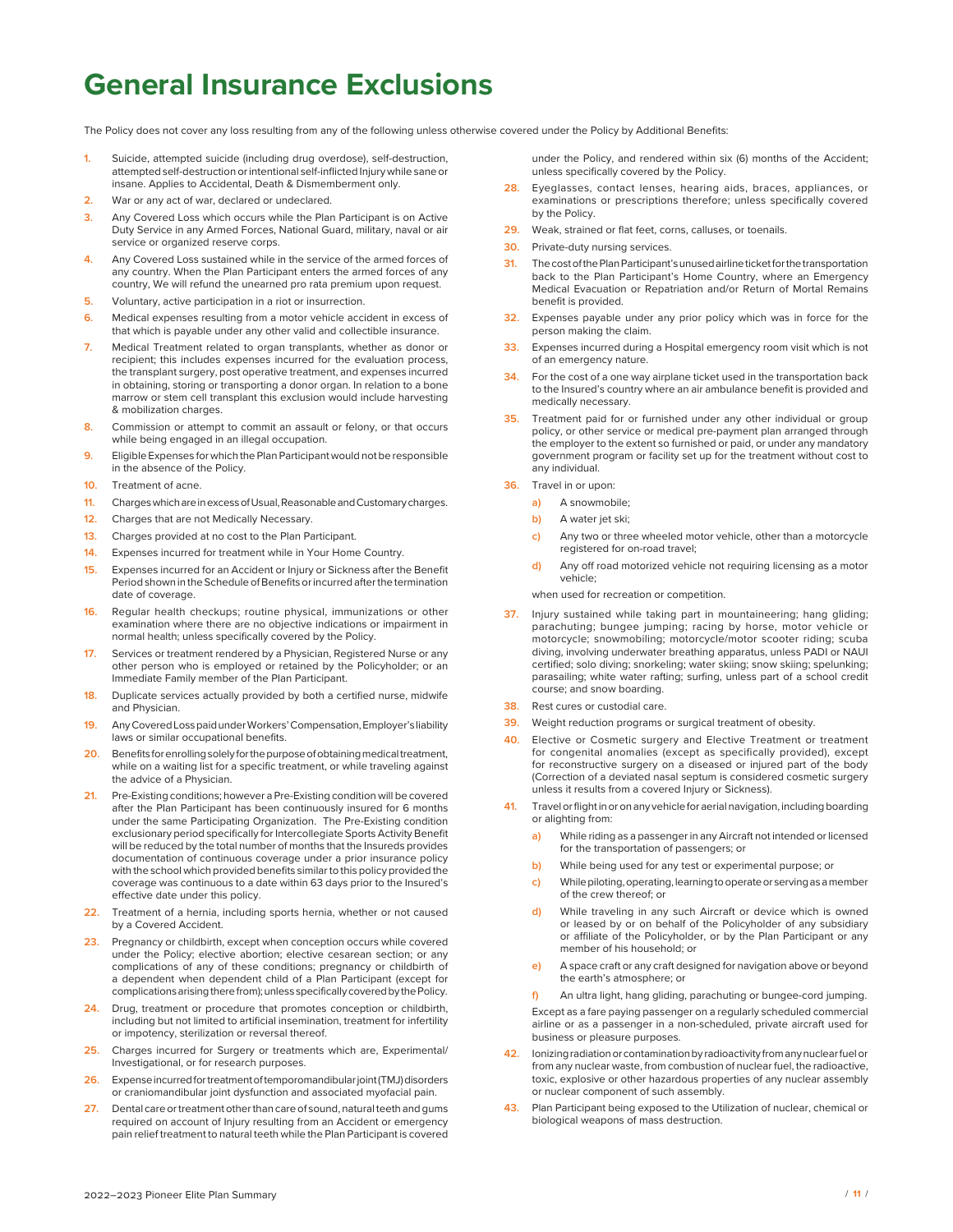## **Insurance Definitions**

The following important definitions apply to this Plan. The male pronoun includes the female whenever used. Please see the Policy for a complete list of definitions.

**Accident** means an unforeseeable event which:

- **1.** Causes Injury to one or more Plan Participants; and
- **2.** Occurs while coverage is in effect for the Plan Participant.

**Benefit Period** means the period of time from the date of the Accident causing the Injury or Sickness for which benefits are payable, as shown in the Schedule of Benefits, and the date after which no further benefits will be paid.

**Caregiver** means an individual employed for the purpose of providing assistance with activities of daily living to the Plan Participant or to the Plan Participant's Immediate Family Member who has a physical or mental impairment. The Caregiver must be employed by the Plan Participant or the Plan Participant's Immediate Family Member. A Caregiver is not a babysitter; childcare service, facility or provider; or persons employed by any service, provider or facility to supply assisted living or skilled nursing personnel.

**Child** means the Plan Participant's natural Child, adopted Child (or Child placed in the Plan Participant's home for purposes of adoption), foster Child, stepchild, or other Child for whom the Plan Participant has legal guardianship (proof will be required). A Child must reside with the Plan Participant in a parent-Child relationship. NOTE: In the event the Plan Participant shares physical custody of the Child with another parent, the requirement that the Child reside with the Plan Participant will be waived.

**Child Caregiver** means an individual providing basic childcare service needs for the Plan Participant's minor children under the age of 18 while the Plan Participant is on the Trip without the minor children. The arrangement of being the Child Caregiver while the Plan Participant is on the Trip must be made 30 or more days prior to the Scheduled Departure Date.

**Civil Union Partner** means a party to a civil union who is entitled to the same legal obligations, responsibilities, protections and benefits that are afforded a spouse. Throughout the Policy, a party to a civil union shall be included in any definition or use of the terms such as spouse, Immediate Family, dependent, next of kin, and other terms descriptive of spousal relationships. This includes the terms 'marriage' or 'married' or variations thereon. The term spouse or dependent includes civil union couples whenever used.

**Class** means a group of people defined by a common characteristic, including but not limited to demographic group and geographic region.

**Coinsurance** means the percentage of Eligible Expenses for which the Company is responsible for a specified covered service after the Deductible, if any, has been met.

**Company** means Crum & Forster, SPC. Also hereinafter referred to as We, Us and Our.

**Complications of Pregnancy** means a condition which:

- **•** When pregnancy is not terminated, requires medical treatment and whose diagnosis is distinct from pregnancy but is adversely affected by or are caused by pregnancy, such as (a) acute nephritis; (b) nephrosis; (c) cardiac decompensation; (d) missed abortion; (e) eclampsia; (f) puerperal infection; (g) R.H. Factor problems; (h) severe loss of blood requiring transfusion; and (i) other similar medical and surgical conditions of comparable severity related to pregnancy; or
- **•** When pregnancy is terminated: (a) non-elective cesarean section; (b) ectopic pregnancy that is terminated; and (c) spontaneous termination of pregnancy during a period of gestation in which a viable birth is not possible.

Complications of Pregnancy will not include:

- **•** False Labor;
- **•** Occasional spotting;
- **•** Physician prescribed rest during the period of pregnancy;
- **•** Morning Sickness; and
- **•** Similar conditions associated with the management of a difficult pregnancy but which are not a separate Complication of Pregnancy.

Delivery by cesarean section is considered a complication of pregnancy if the cesarean section is non-elective. A cesarean section will be considered nonelective if the fetus or mother is determined to be in distress and is in immediate danger of death, Sickness or Injury if a cesarean section is not performed. A cesarean section beyond one performed in any previous pregnancy will also be considered non-elective if vaginal delivery is medically inappropriate, or a vaginal delivery is attempted but discontinued due to immediate danger of death, Sickness or Injury to the Child or mother.

**Contraceptive Devices** include one IUD every two years (including removal), diaphragms, and cervical caps.

**Contraceptive Drugs** include oral contraceptives (combined estrogen and progestin and progestin-only), NuvaRing, Depo Vera and Ortho Evra.

**Copayment** means a specified charge that the Plan Participant is required to pay when a medical service is rendered.

**Cosmetic Surgery** means the surgical alteration of tissue primarily for the improvement of appearance rather than to improve or restore bodily functions.

**Covered Accident** means an Accident that occurs while coverage is in force for a Plan Participant and results in a Covered Loss for which benefits are payable.

**Covered Loss** or **Covered Losses** means an accidental death, dismemberment, Sickness or other Injury covered under the Policy and indicated on the Schedule of Benefits.

**Custodial Care** means that type of care or service, wherever furnished and by whatever name called, that is designed primarily to assist a Plan Participant, whether or not totally disabled, in the activities of daily living.

**Deductible** means the dollar amount of Eligible Expenses which must be incurred and paid by the Plan Participant before benefits are payable under the Policy. It applies separately to each Plan Participant.

**Dentist** means a legally licensed physician of dental surgery; dental medicine or dental science. A dental hygienist who works within the scope of his/her license, under the supervision of a Dentist, is a covered practitioner.

**Dependent** means a Plan Participant's:

- lawful spouse, if not legally separated or divorced, or Domestic Partner or Civil Union Partner.
- **2.** unmarried Children under age 26.

The age limitations will not apply to a Plan Participant's unmarried Child who is dependent on the Plan Participant or other care providers for lifetime care and supervision, and incapable of self-sustaining employment by reason of mental or physical handicap that occurred before age 26. Proof of such dependence and incapacity must be furnished to the Company immediately upon enrollment or within 31 days of the Child reaching the age limitation. Thereafter proof will be required whenever reasonably necessary, but not more often than once a year after the two-year period following the age limitation.

**Domestic Partner** means an opposite or same sex partner who, for at least 12 consecutive months, has resided with the Plan Participant and shared financial assets/obligations with the Plan Participant. Both the Plan Participant and the Domestic Partner must:

- **1.** intend to be life partners;
- **2.** be at least the age of consent in the state in which they reside; and
- **3.** be mentally competent to contract.

Neither the Plan Participant nor the Domestic Partner can be related by blood to a degree of closeness that would prohibit a legal marriage, be married to anyone else, or have any other Domestic Partner. The Company requires proof of the Domestic Partner relationship in the form of a signed and completed Affidavit of Domestic Partnership.

**Economy Transportation** means the lowest published available transportation rate for a ticket on a Common Carrier matching the original class of transportation that the Plan Participant purchased for the Plan Participant's Trip.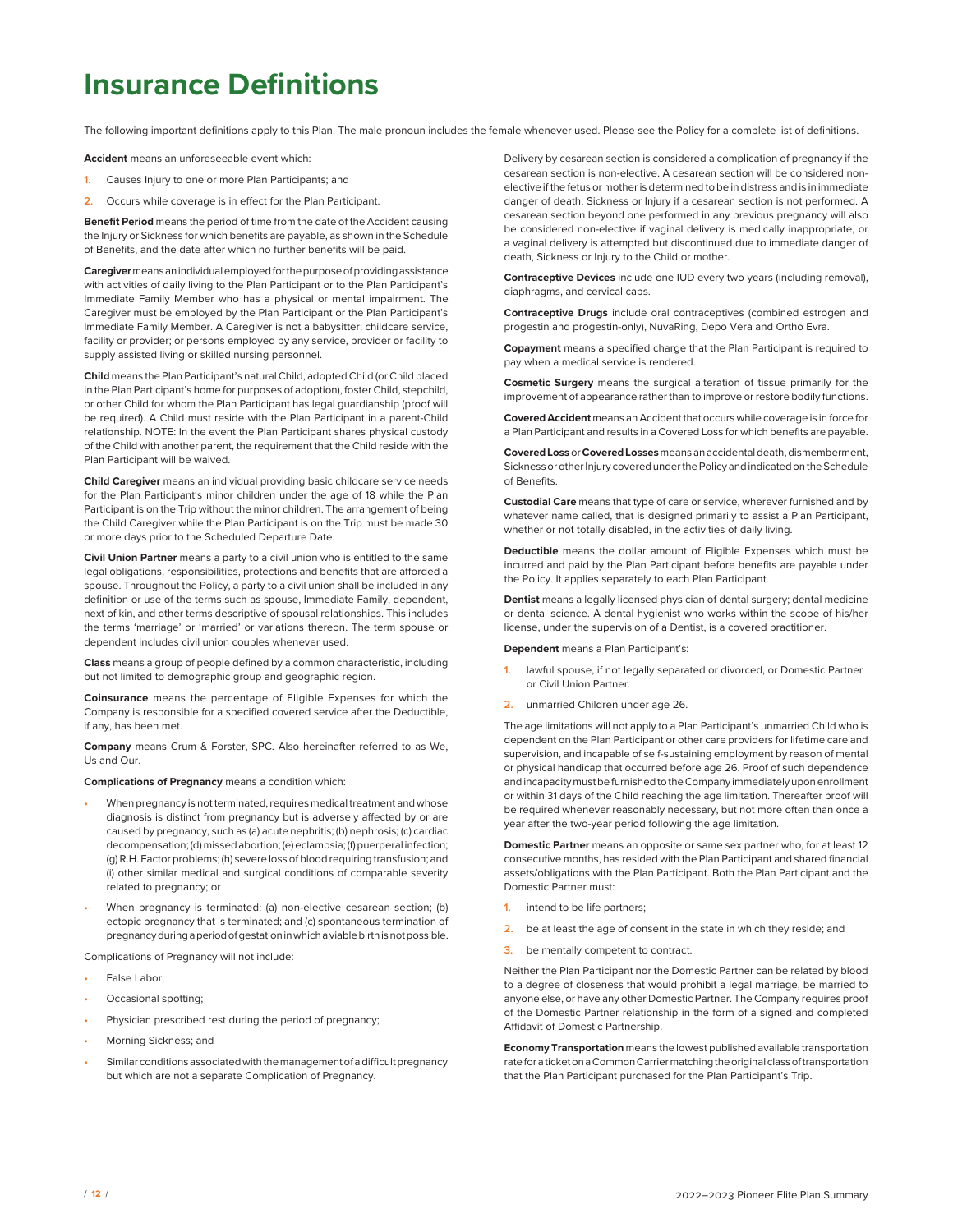## **Insurance Definitions (continued)**

**Elective Treatment and Procedures** means any Medical Treatment or surgical procedure that is not medically necessary, including any service, treatment, or supplies that are deemed by the federal, or a state or local government authority, or by the Company to be research or experimental or that is not recognized as a generally accepted medical practice.

**Eligible Expenses** means the Usual, Reasonable and Customary charges for services or supplies which are incurred by the Plan Participant for the Medically Necessary treatment of an Injury or Sickness. Eligible Expenses must be incurred while the Policy is in force.

**Emergency/Emergency Treatment** means a Sickness or Injury for which the Plan Participant seeks immediate medical treatment at the nearest available facility. The condition must be one which manifests itself by acute symptoms which are sufficiently severe (including severe pain) that without immediate medical care a prudent lay person possessing an average knowledge of health and medicine would reasonably expect that failure to receive immediate medical attention would cause:

- **•** His life or health would be in serious jeopardy, or, with respect to a pregnant woman, serious jeopardy to the health of the woman or her unborn Child;
- **•** His bodily functions would be seriously impaired; or
- **•** A body organ or part would be seriously damaged.

**Experimental/Investigational** means that a drug, device or medical care or treatment will be considered experimental/investigational if:

- **•** The drug or device cannot be lawfully marketed without approval of the Food and Drug Administration and approval for marketing has not been given at the time the drug or device is furnished;
- **•** The informed consent document utilized with the drug, device, medical care or treatment states or indicates that the drug, device, medical care or treatment is part of a clinical trial, experimental phase or investigational phase or if such a consent document is required by law;
- **•** The drug, device, medical care or treatment or the patient informed consent document utilized with the drug, device or medical care or treatment was reviewed and approved by the treating facility's Institutional Review Board or other body serving a similar function, or if federal or state law requires such review and approval;
- **•** Reliable Evidence show that the drug, device or medical care or treatment is the subject of ongoing Phase I or Phase II clinical trials, is the research, experimental study or investigational arm of ongoing Phase III clinical trials, or is otherwise under study to determine its maximum tolerated dose, its toxicity, its safety, its efficacy or its efficacy as compared with a standard means of treatment of diagnosis; or
- **•** Reliable Evidence show that the prevailing opinion among experts regarding the drug, device or medical care or treatment is that further studies or clinical trials are necessary to determine its maximum tolerated dose, its toxicity, its safety, its efficacy or its efficacy as compared with a standard means of treatment of diagnosis.

Reliable evidence means only published reports and articles in authoritative medical and scientific literature; written protocol or protocols by the treating facility studying substantially the same drug, device or medical care or treatment or the written informed consent used by the treating facility or other facility studying substantially the same drug, device or medical care or treatment. Eligible Expenses will be considered in accordance with the drug, device or medical care at the time the expense is incurred.

Management staff in Our Claims Department or a Claims Payor acting on Our behalf will make the determination if the drug, device or medical care is Experimental/Investigational based on the above criteria.

**Extended Care Facility** means an institution operating pursuant to applicable laws that is engaged in providing, for a fee, inpatient skilled nursing care and related services under the supervision of a Physician and Registered Nurses. It must have facilities for 10 or more inpatients and maintain medical records of all its patients.

**He, His, and Him** includes "she", "her" and "hers."

**Health Care Plan** means any contract, policy or other arrangement for benefits or services for medical or dental care or treatment under:

- **1.** Group or blanket insurance, whether on an insured or self funded basis;
- **2.** Hospital or medical service organizations on a group basis;
- **3.** Health Maintenance Organizations on a group basis.
- **4.** Group labor management plans;
- **5.** Employee benefit organization plan;
- **6.** Professional association plans on a group basis; or
- **7.** Any other group employee welfare benefit plan as defined in the Employee Retirement Income Security Act of 1974 as amended; or
- **8.** Automobile no-fault coverage (unless prohibited by law).

**Home Country** means the country where a Plan Participant has his or her true, fixed and permanent home and principal establishment and holds a current and valid passport and to which he or she has the intention of returning.

**Home Health Care** means nursing care, treatment and Daily Living Services provided in the Plan Participant's home as part of an overall extended treatment plan. To qualify for Home Health Care Benefits:

- **1.** the Home Health Care plan must be established and approved by the attending Physician, including certification that confinement in a Hospital or Extended Care Facility would be required if it were not for Home Health Care; and Necessary care and treatment are not available from a Plan Participant's Immediate Family Member or other persons residing with the Plan Participant without causing undue hardship;
- **2.** nursing care and treatment must be provided by a Hospital certified to provide Home Health Care services or by a certified Home Health Care agency and nursing service; and
- **3.** Daily Living Services must be provided by the attending Physician or by the provider of the nursing care service.

"Daily Living Services" are cooking, feeding, bathing, dressing and personal hygiene services that are necessary to a person's care and health.

Home Health Care consists of, but shall not be limited to, the following:

- **•** Part time and intermittent skilled nursing services: services given to the Plan Participant at least once every 60 days or as frequently as a few hours per day, several days per week.
- **•** Therapeutic services: physical therapy occupational therapy; speech and hearing therapy; and
- **•** Medical social services, medical supplies, drugs and medicines, related pharmaceutical services and laboratory services to the extent such charges or costs would have been covered under the Plan Summary if the Plan Participant had remained in the Hospital.

**Hospital** means an institution licensed, accredited or certified by the State that:

- **1.** Operates as a Hospital pursuant to law for the care, treatment and providing in-patient services for sick or injured persons;
- **2.** Is accredited by the Joint Commission on Accreditation of Healthcare Organizations;
- **3.** Provides 24-hour nursing service by registered nurses (R.N.) on duty or call;
- **4.** Has a staff of one or more licensed Physicians available at all times;
- **5.** Provides organized facilities for diagnosis, treatment and surgery, either:
	- **a)** on its premises; or
	- **b)** in facilities available to it, on a pre-arranged basis;
- **6.** Is not primarily a nursing care facility, rest home, convalescent home or similar establishment, or any separate ward, wing or section of a Hospital used as such; and
- **7.** Is not a place for drug addicts, alcoholics or the aged.

Hospital also includes tax-supported institutions, which are not required to maintain surgical facilities.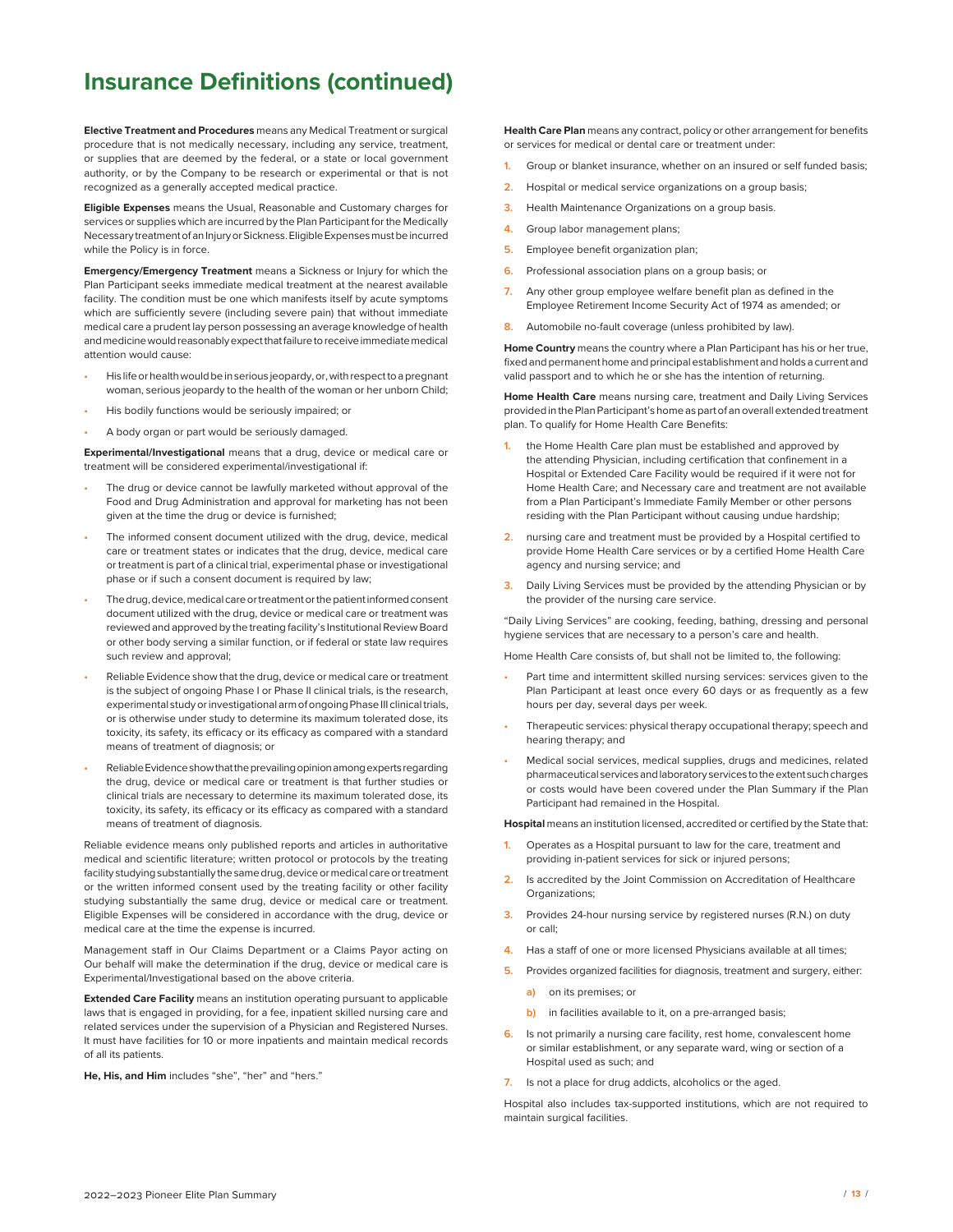## **Insurance Definitions (continued)**

We will not deny a claim for services solely because the Hospital lacks major surgical facilities and is primarily of a rehabilitative nature, if such rehabilitation is specifically for the treatment of a physical disability, and the Hospital is accredited by any one of the following:

- **1.** the Joint Commission of Accreditation of Hospitals; or
- **2.** the American Osteopathic Association; or
- **3.** the Commission on the Accreditation of Rehabilitative Facilities.

In addition, We will not deny a claim for a Skilled Nursing Facility if it meets the definition of such a facility and is an Eligible Expense under the Policy.

Hospital does not include a place, special ward, floor or other accommodation used for: custodial or educational care; rest, the aged; a nursing home or an institution mainly rendering treatment or services for mental illness or substance abuse, except as specifically stated.

**Hospital Stay** means a Medically Necessary overnight confinement in a Hospital when room and board and general nursing care are provided for which a per diem charge is made by the Hospital.

**Host Country** means any country other than the country where a Plan Participant has his or her true, fixed and permanent home and principal establishment and holds a current and valid passport.

**Immediate Family** means a Plan Participant's spouse, domestic partner, civil union partner, parent (includes step-parent), Child(ren) (includes legally adopted or step Child(ren), brother, sister, step-Child(ren), grandchild(ren), or in-laws). A Member of the Immediate Family includes an individual who normally lives in the Plan Participant's household.

**Immunizations** Include flu shot, tetanus, diphtheria, pertussis, Tdap, hepatitis A, hepatitis B, HPV, measles-mumps-rubella, pneumonia, varicella, meningococcal; only as recommended by the U.S. Centers for Disease Control and Prevention.

**Injury** means bodily harm which results independently of disease or bodily infirmity, from an Accident after the effective date of a Plan Participant's coverage under the Policy, while the Policy is in force as to the person whose Injury is the basis of the claim. All injuries to the same Plan Participant sustained in one Accident, including all related conditions and recurring symptoms of the Injuries will be considered one Injury.

**Inpatient** means a Plan Participant who is confined in an institution and is charged for room and board.

**Insurance** means the coverage that is provided under the Policy.

**Intensive Care Unit** means a cardiac care unit or other unit or area of a Hospital which meets the required standards of the Joint Commission on Accreditation of Hospitals for Special Care Units.

**Intoxicated** means a blood alcohol level that equals or exceeds the legal limit for operating a motor vehicle in the state or jurisdiction where the Plan Participant is located at the time of an incident.

**Maximum Benefit** means the largest total amount of Eligible Expenses that the Company will pay for the Plan Participant as shown in the Plan Participant's Schedule of Benefits.

**Medically Necessary** means a treatment, drug, device, service, procedure or supply that is:

- **1.** Required, necessary and appropriate for the diagnosis or treatment of a Sickness or Injury;
- **2.** Prescribed or ordered by a Physician or furnished by a Hospital;
- **3.** Performed in the least costly setting required by the condition;
- **4.** Consistent with the medical and surgical practices prevailing in the area for treatment of the condition at the time rendered.

When specifically applied to Hospital confinement, it means that the diagnosis or treatment of symptoms or a condition cannot be safely provided on an outpatient basis.

The purchasing or renting of air conditioners, air purifiers, motorized transportation equipment, escalators or elevators in private homes, swimming pools or supplies for them, and general exercise equipment are not considered Medically Necessary.

A service or supply may not be Medically Necessary if a less intensive or more appropriate diagnostic or treatment alternative could have been used. We may consider the cost of the alternative to be the Eligible Expense.

A treatment, drug, device, procedure, supply or service shall not be considered as Medically Necessary if it:

- **•** Is Experimental/Investigational or for research purposes;
- **•** Is provided for education purposes or the convenience of the Plan Participant, the Plan Participant's family, Physician, Hospital or any other provider;
- **•** Exceeds in scope, duration, or intensity that level of care that is needed to provide safe, adequate and appropriate diagnosis or treatment and where ongoing treatment is merely for maintenance or preventive care;
- **•** Could have been omitted without adversely affecting the person's condition or the quality of medical care;
- **•** Involves the use of a medical device, drug or substance not formally approved by the United States Food and Drug Administration;
- **•** Involves a service, supply or drug not considered reasonable and necessary by the Healthcare Financing Administration Medicare Coverage Issues Manual; or
- **•** It can be safely provided to the patient on a less cost effective basis such as out-patient, by a different medical professional, or pursuant to a more conservative form of treatment.

**Mental or Nervous Disorder** means any condition or disease, regardless of its cause, listed in the most recent edition of the *International Classification of Diseases* as a Mental Disorder on the date the medical care or treatment is rendered to a Plan Participant.

**Natural Teeth** means the major portion of the individual tooth which is present, regardless of filings and caps; and is not carious, abscessed, or defective.

**Network Provider** means a Physician, Hospital and other healthcare providers who have contracted to provide specific medical care at negotiated prices.

**Non-Network Provider** means a Physician, Hospital and other healthcare providers who have not agreed to any pre-arranged fee schedules. A Plan Participant may incur significant out-of-pocket expenses with these providers. Charges in excess of the insurance payment are the Plan Participant's responsibility.

**Occurrence** means all losses or damages that are attributable directly or indirectly to one cause or one series of similar causes. All such losses will be added together and the total amount of such losses will be treated as one Occurrence without regard to the period of time or the area over which such losses occur.

**Outpatient** means a Plan Participant who receives care in a Hospital or another institution, including; ambulatory surgical center; convalescent/skilled nursing facility; or Physician's office, for an Sickness or Injury, but who is not confined and is not charged for room and board.

**Outpatient Surgical Facility** means a surgical or medical center which has:

- permanent facilities for surgery;
- **2.** organized medical staff of Physicians and registered graduate Registered Nurses;
- **3.** is authorized by law in the jurisdiction in which it is located to perform surgical services and is licensed (if no license is required, officially approved) under law.

**Out-of-Pocket Maximum** means the maximum dollar amount the Plan Participant is responsible to pay during a Policy Term. After the Plan Participant has reached the Out-of-Pocket Maximum, the Policy pays 100% of Eligible Expenses for the remainder of the Policy Term. The Out-of-Pocket Maximum is met by accumulated Coinsurance. Copays, Deductibles, Non-Covered Charges, Penalties, and amounts above the Usual, Reasonable, and Customary Expenses do not count toward the Out-of-Pocket Maximum. The Out-of-Pocket Maximum is shown on the Schedule of Benefits.

**Participating Organization** means any organization which elects to offer coverage by completing a Participation Agreement and that has been approved by the Company to sponsor coverage under the Policy.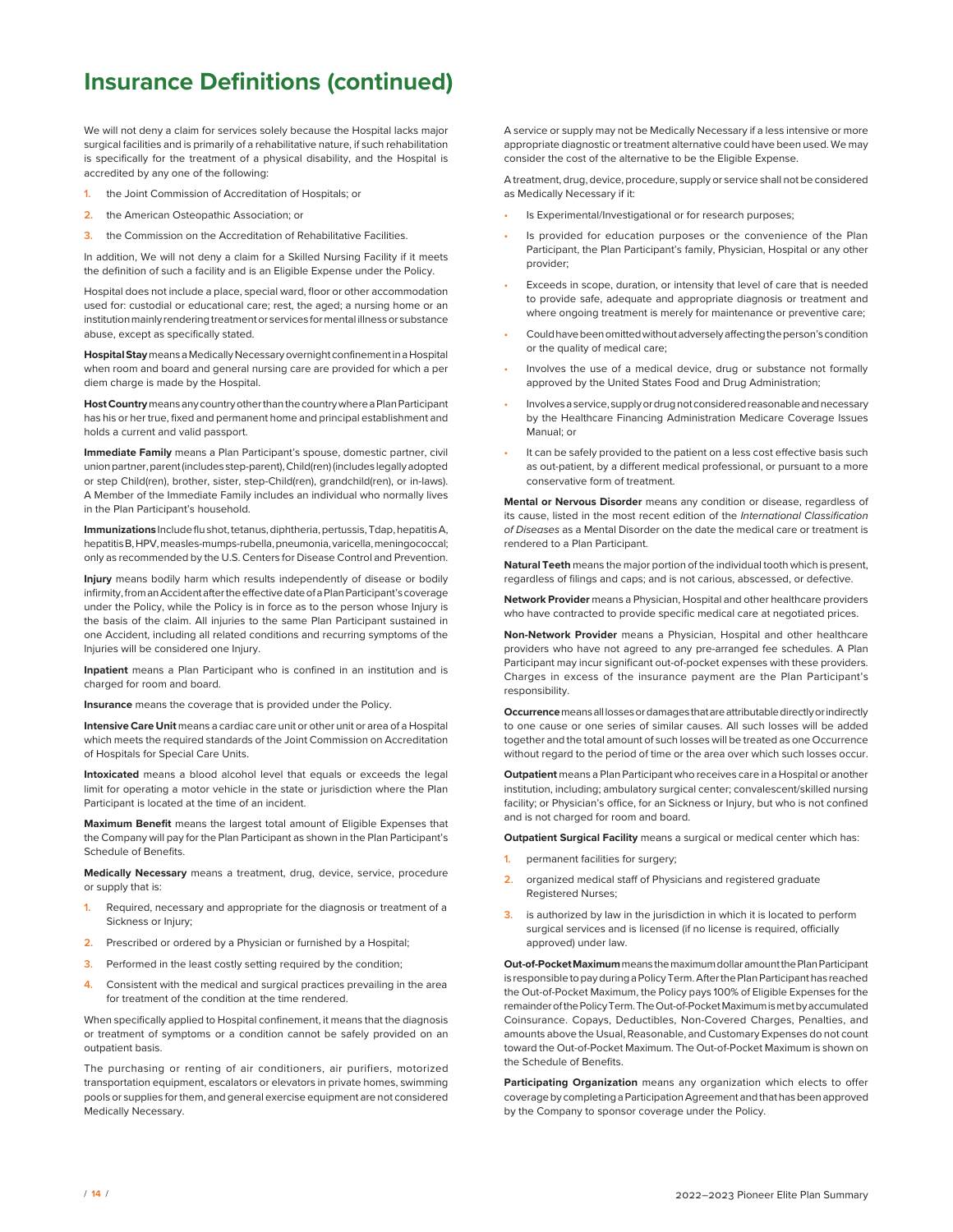## **Insurance Definitions (continued)**

**Participation Agreement** means the agreement completed by a Participating Organization for insurance under the Master Policy.

**Physician** means a person who is a qualified practitioner of medicine. As such, he or she must be acting within the scope of his/her license under the laws in the state in which he or she practices and providing only those medical services which are within the scope of his/her license or certificate. It does not include a Plan Participant, a Plan Participant's Spouse, son, daughter, father, mother, brother or sister or other relative.

**Physical Therapy** means any form of the following administered by a Physician:

- physical or mechanical therapy;
- **2.** diathermy;
- **3.** ultra-sonic therapy;
- **4.** heat treatment in any form; or
- **5.** manipulation or massage.

**Plan Participant** means a Person and Dependent eligible for coverage as identified in the Enrollment/Application who is a Non-U.S. Citizen traveling outside their Home Country and has his or her true, fixed and permanent home and principal establishment outside of the United States and holds a current and valid passport for whom proper premium payment has been made when due, and who is therefore a Plan Participant under the Policy.

**Policy** means the document, the Master Application of the Policyholder and the Participating Organization and any end endorsements, riders or amendments that will attach during the Period of Coverage.

**Policy Period** means the period of time following the Policy's Effective Date, as shown on the Schedule of Benefits.

**Policyholder** means the entity shown as the Policyholder in the Schedule of Benefits.

**Pre-Existing Condition** means an Injury, Sickness, disease, or other condition during the six (6) month period immediately prior to the date the Plan Participant's coverage is effective for which the Plan Participant or their Traveling Companion, or Immediate Family Member who is scheduled or booked to travel with the Plan Participant:

- **1.** received or received a recommendation for a test, examination, or medical treatment for a condition which first manifested itself, worsened or became acute or had symptoms which would have prompted a reasonable person to seek diagnosis, care or treatment; or
- **2.** took or received a prescription for drugs or medicine.

**Preferred Allowance** means the amount a Network Provider will accept as payment in full for Eligible Expenses.

**Pregnancy** means the physical condition of being pregnant, including Complication of Pregnancy.

**Prescription Drugs** means drugs which may only be dispensed by written prescription under Federal law, and approved for general use by the Food and Drug Administration.

**Registered Nurse** means a licensed registered professional Registered Nurse (R.N.).

**Rehabilitation Facility** means a non-residential facility that provides therapy and training rehabilitation services at a single location in a coordinated fashion, by or under the supervision of a physician pursuant to the law of the jurisdiction in which treatment is provided. The center may offer occupational therapy, physical therapy, vocational training, and special training such as speech therapy. The facility may be either of the following:

- **1.** A Hospital or a special unit of a Hospital designated as a Rehabilitation Facility; or
- **2.** A free standing facility.

**Service Provider** means a Hospital, convalescent/skilled nursing facility, ambulatory surgical center, psychiatric Hospital, community mental health center, residential treatment facility, psychiatric treatment facility, alcohol or drug dependency treatment center, birthing center, Physician, Dentist, chiropractor, licensed medical practitioner, Registered Nurse, medical laboratory, assistance service company, air/ground ambulance firm, or any other such facility that the Company approves.

**Sickness** means illness or disease which requires treatment by a Physician while covered by the Policy. All related conditions and recurrent symptoms of the same or a similar condition will be considered the same Sickness.

**Skilled Nursing Facility** means a facility that provides skilled nursing 24 hours a day, seven days a week, under the supervision of a Registered Nurse, and/ or skilled rehabilitative services at least five days per week. The emphasis is on skilled nursing care, with restorative, physical, occupational, and other therapies available. A Skilled Nursing Facility provides services that cannot be efficiently or effectively rendered at home or in an intermediate care facility. The service provided must be directed towards the patient achieving independence in activities of daily living, improving the patient's condition, and facilitating discharge.

**Spouse** means lawful spouse, if not legally separated or divorced, or Domestic Partner or Civil Partner.

**Substance Abuse** means alcohol, drug or chemical abuse, overuse or dependency.

**Surgery or Surgical Procedure** means an invasive diagnostic procedure; or the treatment of Sickness or Injury by manual or instrumental operations performed by a Physician while the patient is under general or local anesthesia.

**Third Party** means a person or entity other than the Plan Participant, the Policyholder, the Participating Organization or the Company.

**Transportation Expense** means the cost of Medically Necessary conveyance, personnel, and services or supplies.

**Usual, Reasonable and Customary** means the most common charge for similar professional services, drugs, procedures, devices, supplies or treatment within the area in which the charge is incurred. The most common charge means the lesser of:

- **•** The actual amount charged by the provider;
- **•** The negotiated rate; or
- **•** The charge which would have been made by the provider (Physician, Hospital, etc) for a comparable service or supply made by other providers in the same Geographic Area, as reasonable determined by Us for the same service or supply.

"Geographic Area" means the three digit zip code in which the service, treatment, procedure, drugs or supplies are provided; a greater area if necessary to obtain a representative cross-section of charge for a like treatment, service, procedure, device drug or supply.

Usual, Reasonable and Customary Charges, Fees or Expenses as used in the Policy to describe expense will be considered to mean the percentile of the payment system in effect at Policy issue as shown on the Schedule of Benefits.

**We, Our, Us** means Crum & Forster, SPC.

**You**, **Your**, **Yours**, **He or She** means the Plan Participant who meets the eligibility requirements of the Policy and whose insurance under the Policy is in force.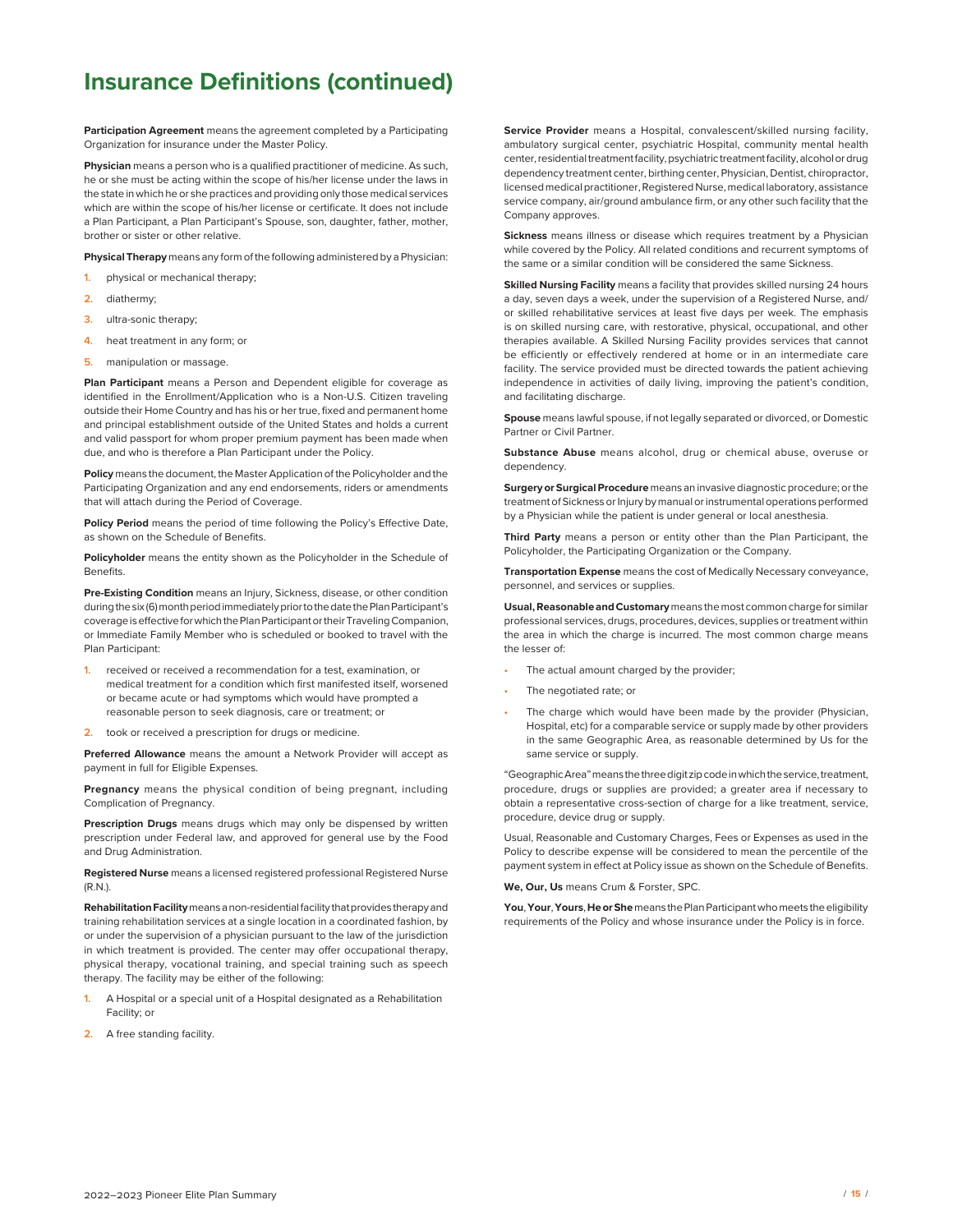# **Subscription Agreement**

I hereby apply to be a Plan Participant of Fairmont Specialty Trust (the "trust") and to participate in the insurance coverage extended by certain underwriters at Crum & Forster, SPC ("the insurers") to Plan Participants under the trust (the "coverage"). I understand that the coverage is not a general health insurance product, but is intended for use in the event of a sudden and unexpected event while traveling outside my home country. I understand that the coverage extended to me will terminate upon my return to my home country unless I qualify for a benefit period or home country coverage. I understand that I may obtain full details of the coverage by requesting a copy of the master policy from the plan manager. I understand that the liability of the Insurers as underwriters of the coverage is as provided in the master policy. By acceptance of coverage and/or submission of any claim for benefits, the Plan Participant ratifies the authority of the signer to so act and bind the Plan Participant.

The Plan Participant undertakes to make all premium payments as they fall due in respect of the coverage extended to them. The trustee shall not be responsible for the administration of such payments.

If the Plan Participant fails to make any premium payment due in respect of the coverage extended to them, subject to the discretion of the insurance company, such coverage will lapse.

The Plan Participant hereby confirms the accuracy of all information validity of all representations and warranties provided to the trustee in connection with its participation in the Plan and/or the subscription for the insurance coverage, howsoever provided, including the terms of this subscription agreement, (together "representations & warranties"). The Plan Participant acknowledges that certain of such information will be relied upon by the Insurers as providers of the coverage and that any inaccuracy therein may result in the invalidity of such coverage as it relates to the Plan Participant, the loss of coverage and all monies paid in relation thereto. The Plan Participant hereby undertakes to inform the trustee of any change to any of matter that forms the subject of any of the representation & warranties. The Plan Participant hereby undertakes to indemnify and hold harmless the trustee against any loss or damage (including attorney's fees) occasioned by any inaccuracy in any representation & warranty or failure to advise the trustee of any change in any matter that forms the subject of any of the representation & warranties. The Plan Participant agrees that the trustee shall be entitled to rely on and to act in accordance with any written instruction purported to be provided by the Plan Participant and the Plan Participant hereby undertakes to indemnify and hold harmless the trustee against any loss or damage (including attorney's fees) occasioned by the trustee acting in accordance with any such instruction.

Payments under the terms of the coverage shall be paid by the insurers to the Plan Participant or directly to a provider if assignment of benefits has been authorized. The trustee shall not be responsible for the administration of such payments.

I confirm that I have satisfied myself that the coverage is appropriate for me and that I meet the eligibility criteria.

This insurance is not subject to, and does not provide certain insurance benefits required by the United States' Patient Protection and Affordable Care Act ("PPACA"). PPACA requires certain United States citizens or United States residents to obtain PPACA compliant health insurance, or "minimum essential coverage." PPACA also requires certain employers to offer PPACA compliant insurance coverage to their employees. Tax penalties may be imposed on United States residents or citizens who do not maintain minimum essential coverage, and on certain employers who do not offer PPACA compliant insurance coverage to their employees. In some cases, certain individuals may be deemed to have minimum essential coverage under PPACA even if their insurance coverage does not provide all of the benefits required by PPACA. You should consult your attorney or tax professional to determine whether this Plan meets any obligations you may have under PPACA. This Plan is not designed to cover United States residents and citizens. This Plan is not subject to guaranteed issuance or renewal.

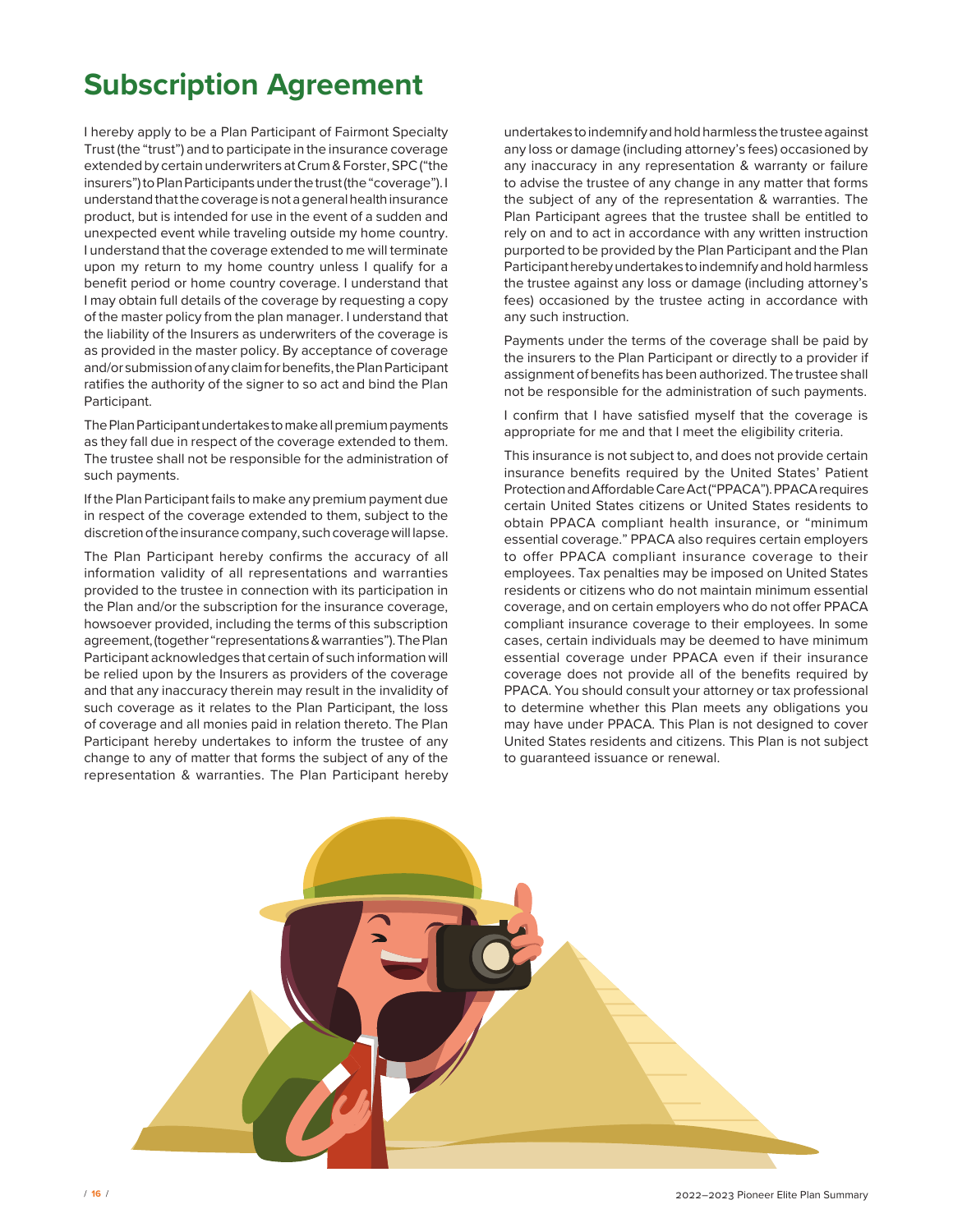# **Emergency Medical Evacuation, Medical Repatriation, and Return of Remains**

When a Plan Participant suffers a loss of life for any reason or incurs a Sickness or Injury during the course of Your Trip, the following benefits are payable, up to the Maximum Benefit Amount shown in the Schedule of Benefits.

- **1.** Emergency Medical Evacuation: If the local attending Legally Qualified Physician and the authorized travel assistance company determine that transportation to a Hospital or medical facility is Medically Necessary to treat an unforeseen Sickness or Injury which is acute or life threatening and adequate Medical Treatment is not available in the immediate area, the Transportation Expense incurred will be paid for the Usual and Customary Charges for transportation to the closest Hospital or medical facility capable of providing that treatment.
- **2.** Medical Repatriation: If the local attending Legally Qualified Physician and the authorized travel assistance company determine that it is Medically Necessary for You to return to Your primary place of residence because of an unforeseen Sickness or Injury which is acute or life-threatening, the Transportation Expense incurred within 30 days from the date of the Covered Loss, will be paid for Your return to Your primary place of residence or to a Hospital or medical facility closest to Your primary place of residence capable of providing continued treatment via one of the following methods of transportation, as approved, in writing, by the authorized travel assistance company:
- **a)** one-way Economy Transportation;
- **b)** commercial air upgrade (to Business or First Class), based on Your condition as recommended by the local attending Legally Qualified Physician and verified in writing and considered necessary by the authorized travel assistance company; or
- **c)** other covered land or air transportation including, but not limited to, commercial stretcher, medical escort, or the Usual and Customary Charges for air ambulance, provided such transportation has been pre-approved and arranged by the authorized travel assistance company. Transportation must be via the most direct and economical route.
- **3.** Return of Remains: In the event of Your death during a Trip, the expense incurred within 30 days from the date of the Covered Loss will be paid for minimally necessary casket or air tray, preparation and transportation of Your remains to Your primary place of residence or to the place of burial.

## **Emergency Medical Reunion Benefit**

When a Plan Participant is traveling alone and is hospitalized for more than seven (7) days, the Company will arrange and pay for round-trip economy-class transportation for one individual selected by the Plan Participant to the location where the Plan Participant is hospitalized. The benefits payable will include:

- **1.** The cost of a round trip economy air fare up to the maximum stated in the Schedule of Benefits;
- **2.** Reasonable travel and accommodation expenses incurred in relation to the Emergency Medical Reunion up to the maximum stated in the Schedule of Benefits;
- **3.** Hotel and meals up to the maximum stated in the Schedule of Benefits.

All transportation in connection with an Emergency Medical Reunion must be pre-approved and arranged by the Assistance Provider.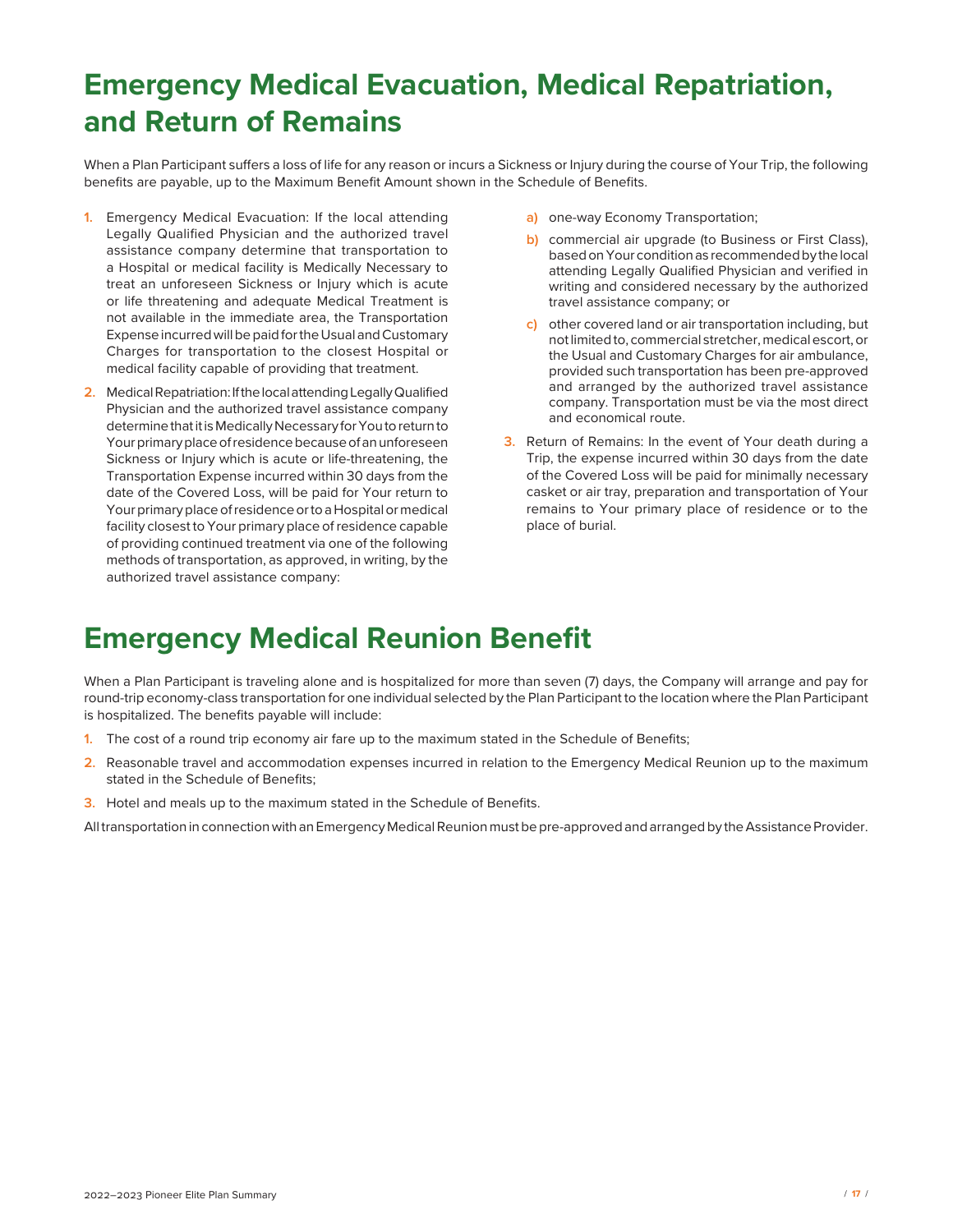# **Global Emergency Services**

The following description of the Scholastic Emergency Services Program has been included in this Plan Summary for the convenience of the student and in no way affects the coverage provided by the International Student Insurance Plan described herein. Scholastic Emergency Services is not insurance. It does not pay for transportation or medical costs. Global emergency services are provided by Scholastic Emergency Services (SES), an Assist America partner, and is not provided or underwritten by Crum & Forster, SPC.

### **About SES**

Scholastic Emergency Services (SES) is the nation's foremost provider of global emergency services designed specifically for the active student lifestyle. For any medical difficulty encountered 100 miles (150 km) away from home or campus, SES is the lifeline students can depend on with just a simple phone call. SES handles travel emergencies of every kind and even provides some services to students while on campus.

One simple phone call to the number on your SES identification card will connect you to a state-of-the-art Operations Center, worldwide response capabilities, experienced crisis management professionals, and air and ground ambulance service providers.

SES completely arranges and pays for the assistance services it provides without limits on the cost. This alleviates many of the obstacles and potential expenses that can be caused by medical emergencies away from home or campus.

SES is not insurance; rather it is a provider of global emergency services. SES services do not replace medical insurance during emergencies. All medical costs incurred should be submitted to your health plan and are subject to the Policy limits of your health coverage.

## **Key Services**

- **•** Medical consultation, evaluation and referral
- **•** Hospital admission assistance
- **•** Emergency medical evacuation
- **•** Medical monitoring
- **•** Medical repatriation
- **•** Prescription assistance
- **•** Compassionate visit
- **•** Care of minor children
- **•** Repatriation of mortal remains
- **•** Emergency trauma counseling
- **•** Lost luggage assistance
- **•** Interpreter and legal referrals
- **•** Pre-trip information
- **•** Return of vehicle
- **•** And much more...

All services must be arranged and provided by SES. No claims for reimbursement will be accepted. The SES services in this brochure are only intended to serve as a general overview of the emergency travel assistance services available. The services available to you through your plan may vary from what is listed in this brochure. For a complete description of the services that are provided to you by your plan, please consult your service certificate provided by your school's program

administrator and/or the fulfillment material provided by SES.

### **How to Access Services**

If you require medical assistance and are more than 100 miles from your permanent residence or campus or are in another country, call the SES Operations Center at **(877) 488-9833** (inside USA), **+1 (609) 452-8570** (outside USA), or email **medservices@assistamerica.com**. Please download an ID card from **www.coverage2u.com** on your school page and carry it with you at all times.

Please provide the following information when you call:

- **•** Your name, telephone number, and relationship to the patient
- **•** Patient's name, age, gender, reference number, and school
- **•** Name, location, and telephone number of hospital or treating physician if applicable
- **•** Reference Number **01-SES-SUM-08123**

### **Conditions**

SES will not provide services in the following instances:

- **•** Travel undertaken specifically for securing medical treatment
- **•** Injuries resulting from participation in acts of war or insurrection
- **•** Commission of unlawful act(s)
- **•** Attempt at suicide
- **•** Incidents involving the use of drugs unless prescribed by a physician
- **•** Transfer of member from one medical facility to another medical facility of similar capabilities and providing a similar level of care

SES will not evacuate or repatriate a member:

- **•** Without medical authorization
- **•** With mild lesions, simple injuries such as sprains, simple fractures, or mild sickness which can be treated by local physicians and do not prevent the member from continuing his/her trip or returning home
- **•** With a pregnancy over six months
- **•** With mental or nervous disorders unless hospitalized

While assistance services are available worldwide, transportation response time is directly related to the location/ jurisdiction where an event occurs. SES is not responsible for failing to provide services or for delays in the delivery of services caused by strikes or conditions beyond its control, including by way of example and not by limitation, weather conditions, availability of airports, flight conditions, availability of hyperbaric chambers, communications systems, or where rendering of service is limited or prohibited by local law or edict.

All consulting physicians and attorneys are independent contractors and not under the control of SES. SES is not responsible or liable for any malpractice committed by professionals rendering services to a member.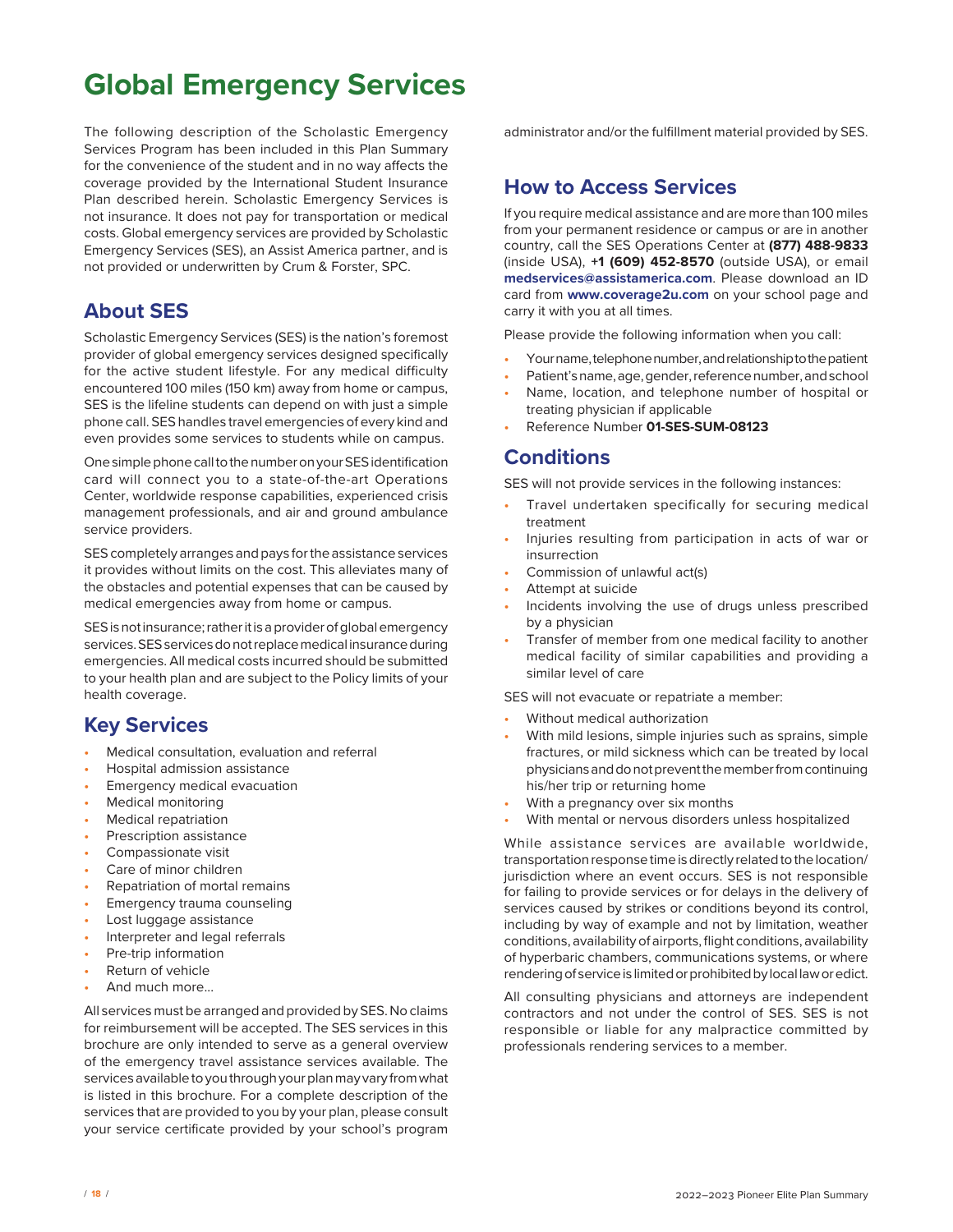# **Complaints**

In the event that You are dissatisfied and wish to make a complaint You can do so to the Complaints team at:

> Administrative Concepts, Inc. PO Box 4000 Collegeville, PA 19426 Fax: **(610) 293-9299**

# **Authorized Representation**

In accordance with state and federal rules and regulations, we will not disclose individual information without authorization. This includes disclosures to family members for insured individuals who have reached the age of majority. If you would like to authorize an additional party to act as a personal representative for matters pertaining to this insurance plan, we must have an Authorization Form on file. To request a form, please contact Administrative Concepts, Inc. at **(800) 476-4802**.

## **Data Protection**

Please note that sensitive health and other information that you provide may be used by us, our representatives, the insurers and industry governing bodies and regulators to process your insurance, handle claims and prevent fraud. This may involve transferring information to other countries (some of which may have limited, or no data protection laws). We have taken steps to ensure your information is held securely. Where sensitive personal information relates to anyone other than you, you must obtain the explicit consent of the person to whom the information relates both to the disclosure of such information to us and its use as set out above. Information we hold will not be shared with third parties for marketing purposes. You have the right to access your personal records.

## **Privacy Notice & Consent**

To provide our services as an administrator, Administrative Concepts, Inc. will collect and use personal information about you, such as your name, age and contact details so that we can arrange insurance cover for you. During the period of your insurance you may also provide special personal information (e.g. about your health) that may be used by Administrative Concepts, Inc., and by us, so that we can process your insurance and deal with any claim you make.

We may pass your personal information to third parties such as medical emergency providers, reinsurers, loss adjusters, subcontractors and affiliates, who will use your personal information for processing your insurance and handling claims, as well as for the purposes described in our Privacy Notice. Certain regulators may also require your personal information for their own purposes which are also described in our Privacy Notice.

We may transfer your personal information to other countries which have limited or no data protection laws. Any transfer will be made with appropriate safeguards in place to ensure your personal information is held securely.

Any information you provide may be used by Administrative Concepts, Inc. and by us for crime prevention.

We will not share your personal information with third parties for marketing purposes.

You have the right to see the personal information we hold about you, and you must make this request in writing and give your full name and address. You should send your request to:

> Jon Peiffer, Privacy Officer Administrative Concepts, Inc. 400 Campus Dr, Ste 300 Collegeville, PA 19426 Fax: **(610) 293-9299**

Your consent to our processing of your personal information in the way described in this Notice is necessary for us to be able to provide you with insurance cover, and the services required to fulfil our obligations to you, and you hereby consent to such processing. You may withdraw your consent at any time, but if you do, we may be unable to provide services to you, or process any claim, and your insurance cover will come to an end. Where you are providing personal information about anyone other than yourself, you must provide them with this Notice and obtain their explicit consent as set out above.

More information about how we use your personal information is set out in our Privacy Notice which can be found at:

#### **www.acitpa.com/privacy-policy**

Click **PRIVACY**, and choose Privacy Notice arrow.

You can also request a copy of our Privacy Notice by contacting: **claims@acitpa.com**

If there are any discrepancies between this document and the Policy, the Policy will govern.